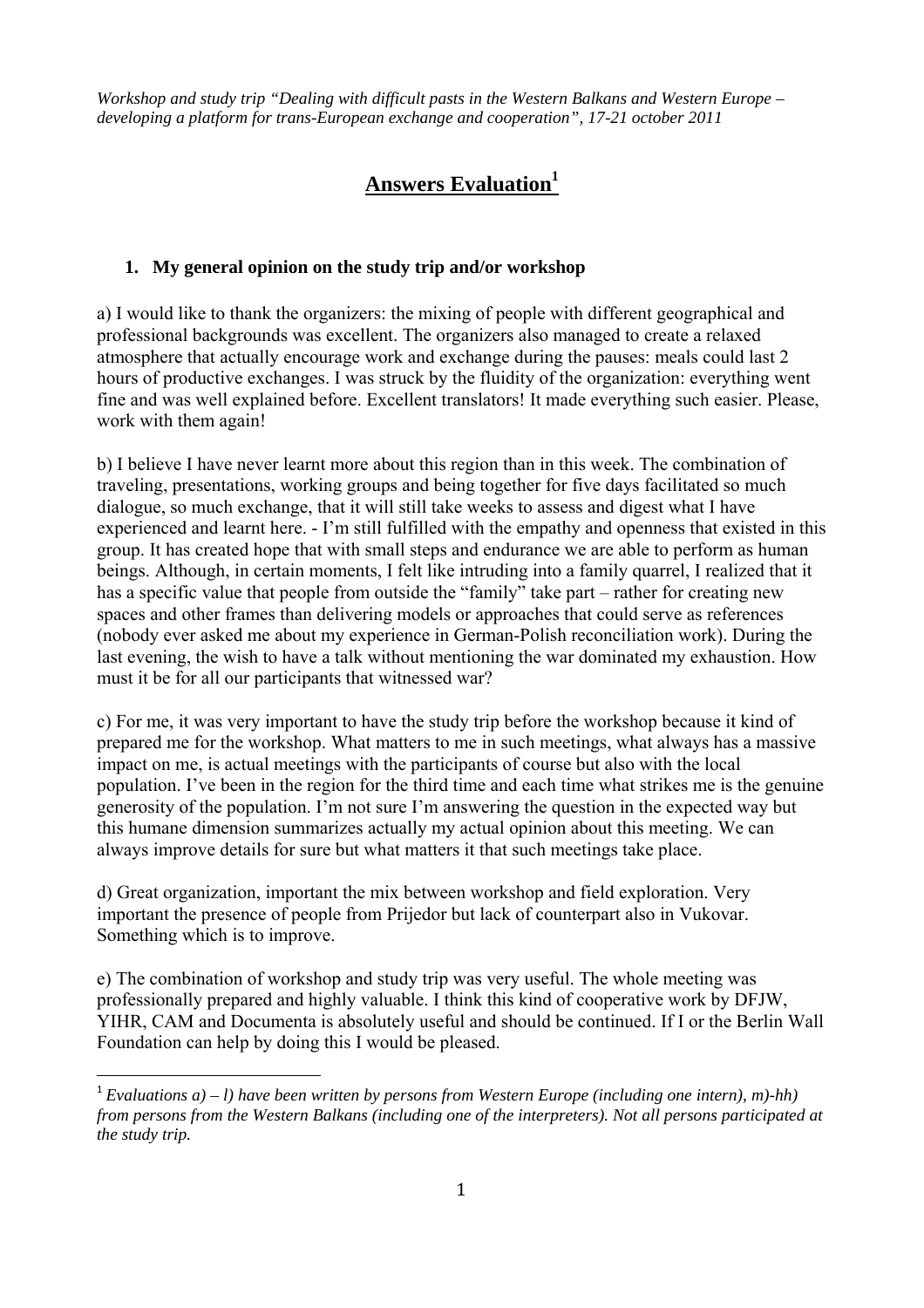f) Both were an extreme high quality and one couldn't have gone without the other. The mix of meetings and visits was very good and provided a great balance. I am exhausted, but in a good way, and I feel very enriched, professionally and personally. So : mix of meetings and visits, mix of facts and emotions, mix of plenary moments and small working groups. All very good.

g) Thank you very much that I have had the opportunity to participate in the workshop. It was a very interesting and enriching time for me. I have had the chance to get to know very interesting people and new facts about the history of the Balkan.

h) It was a great experience and I am thankful for all the impressions and insights in a highly complex region. I have learned a lot, the week enriched me a lot, on a human and on a professional level. I became aware how important it is that persons, who are outside of the conflicts, get interested into them and that a common space for discussion is developed. Sometimes I had the irritating impression to be a "medium", which serves as a mirror for the ensnared local situation.

i) All these visits, in this compact form, seemed much too much for me, but it would have been a shame not to have seen these sites! There was not enough time to exchange and reflect about the visits. - I learned a lot. And what is great: at the beginning I knew nobody, and very fastly I felt very close to other participants.

j) The idea to propose a study trip before the workshop was definitely a very good idea, you get immediately into the topic and many impressions and food for thought which then were deepened during the workshop. - Very good balance and mix between field visits, general inputs and working in smaller groups. Sometimes a bit more time for evaluation would of course have been good, but on the other hand I like the intensity of the program and we had also several - formal and non-formal – opportunities to talk and reflect about what we had seen. - Important to make, after last year in Sarajevo, this second workshop in Prijedor, because this is a region which is often forgotten also within Bosnia and Herzegovina, and nearly unknown within wider Europe, and where the situation of dealing with the past appears particularly difficult and where in the same time a lot of very committed persons and initiatives exist. - Very good preparation, through different documents which were sent, especially the introductory information on the sites to be visited, and the document presenting the different participants. - Good idea also to have Cazim as documentary filmer with us, I am eager to watch the result, because it will also give us the possibility to have another look on our work.

k) The study trip was very well prepared. Everything went very well. I can just regret a bit long time spent in the bus due to long distances during the travel.

l) I think that young people of my age should have a chance to participate in this kind of workshop. In my opinion, it was very rich : the historical part of Edin Ramulic with the facts and numbers make us understand and it explains a global context ; the part of Nicolas Moll about the challenges around memorials and why they are important ; how it's not just a « monument », whats its purpose and how it can be used in a political context ( I discovered numerous memorials I have never heard speaking about) ; the testimony of survivors makes us feeling closer to the history and understand it better. In the second working group, we talked about the pedagogy and how draw the attention of young people to all those questions : I have an impression that during this workshop all elements were present and that is exactly the kind of workshop that should be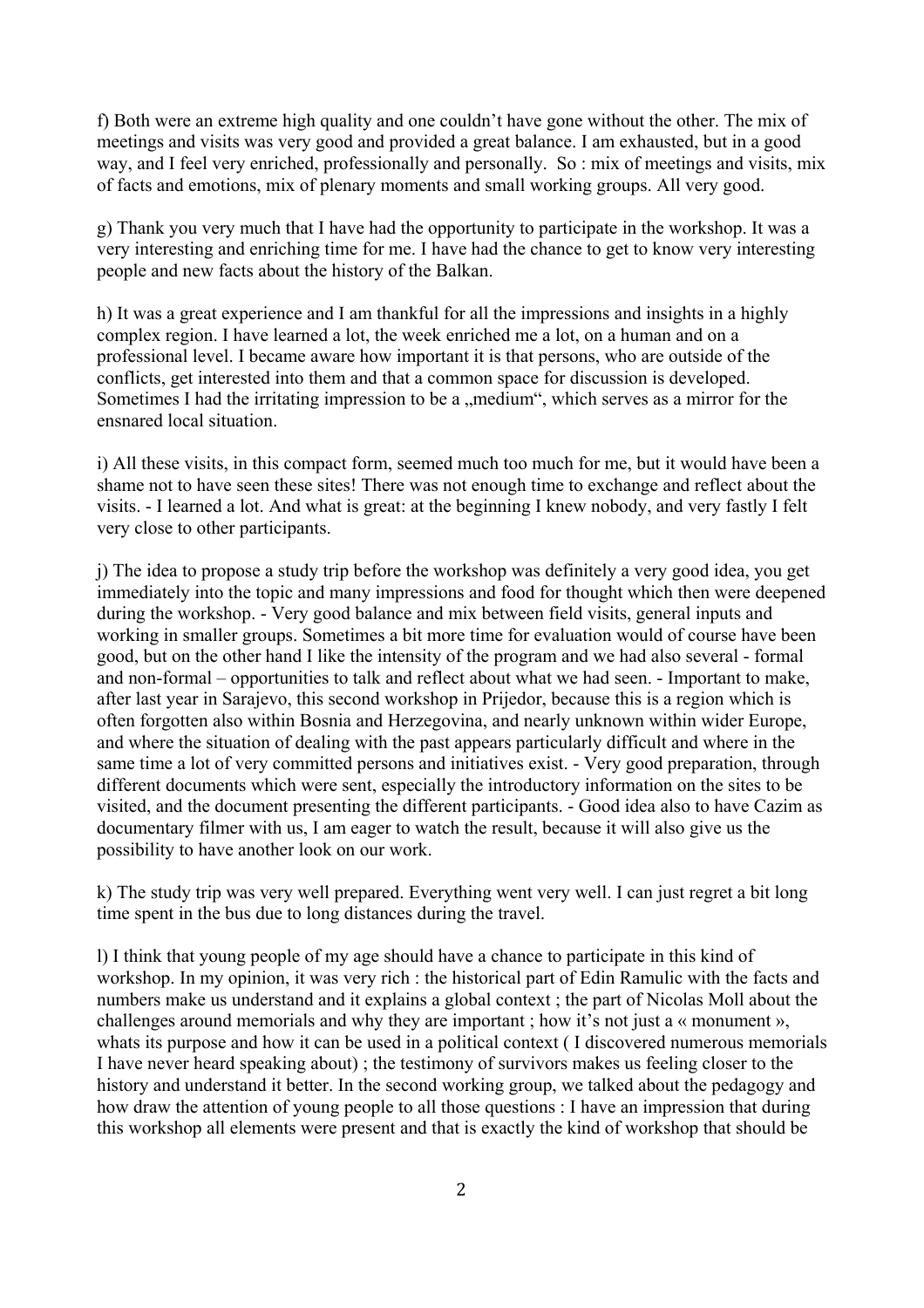organized for high schools or students. I just regret the language barrier and the fact that I hadn't understand everything.

m) – well designed program, well balanced academic and practical approach, and this should continue in this way

-good selection of diverse participants, activists, researchers and museum workers - study visit turned out to be an excellent idea as visiting different memorial centers raised many issues and space for considerations, discussions, (especially taking into consideration the fact that for some participants this was the first time visit to BiH and Croatia). It was much easier and more appropriate to discuss about specific examples than about abstract concepts, which is usually case when conferences/seminars/workshops of this kind are organized - It was good idea to record the entire workshop and to make a documentary

n) This was one of the best workshops I participated. All groups worked very well their part of job, and provided us with good proposals for the future activities in terms of establishment of memorials in BiH.

o) I am very grateful for chance to participate in the workshop and study visits which were very educational and inspiring. I got many ideas that I will try to implement in my future work.

p) Positive, level of the workshop was improved in comparison to Sarajevo one, in terms of study visits, and vivid discussions and opposite opinions.

q) Workshops resulted in number of good ideas and new and different views about marking the memory sites. We heard many good ideas and different views about same events.

r) Although my expectations were let down to some extent, the workshop was successful. We could have done more in terms of media promotion, we are totally invisible. We failed to bring local authorities from Prijedor.

s) Excellent selection of the workshop location, important as a symbol. Unfortunately not well covered by media. Well organized week: first visits, WW2 examples, and then workshops and examples from recent history. All participants could see or learn something new during the visit.

t) We did not get a chance to exchange experiences from the study tours. Short evaluations were mere commendation of the activity (which I also agree with), but we were not given an opportunity to analyze, deconstruct and ask questions "how the message was understood by different participants?" As far as presentations and workshops are concerned I have no major comments.

u) This was an excellent workshop addressing topics that are not particularly attractive for politics and daily events, but extremely important for articulation of learning experience and facing with the past in order to build bridges for the future on solid and stable foundations.

v) My general opinion, or better to say hope, is that this kind of gatherings and communications will continue and next time take place in countries such as Germany and France, in order to widen my knowledge on the processes.

w) A fantastic experience of sharing time, ideas and space with so many young people from all over Europe. Good to learn new things from them as well from older, more experienced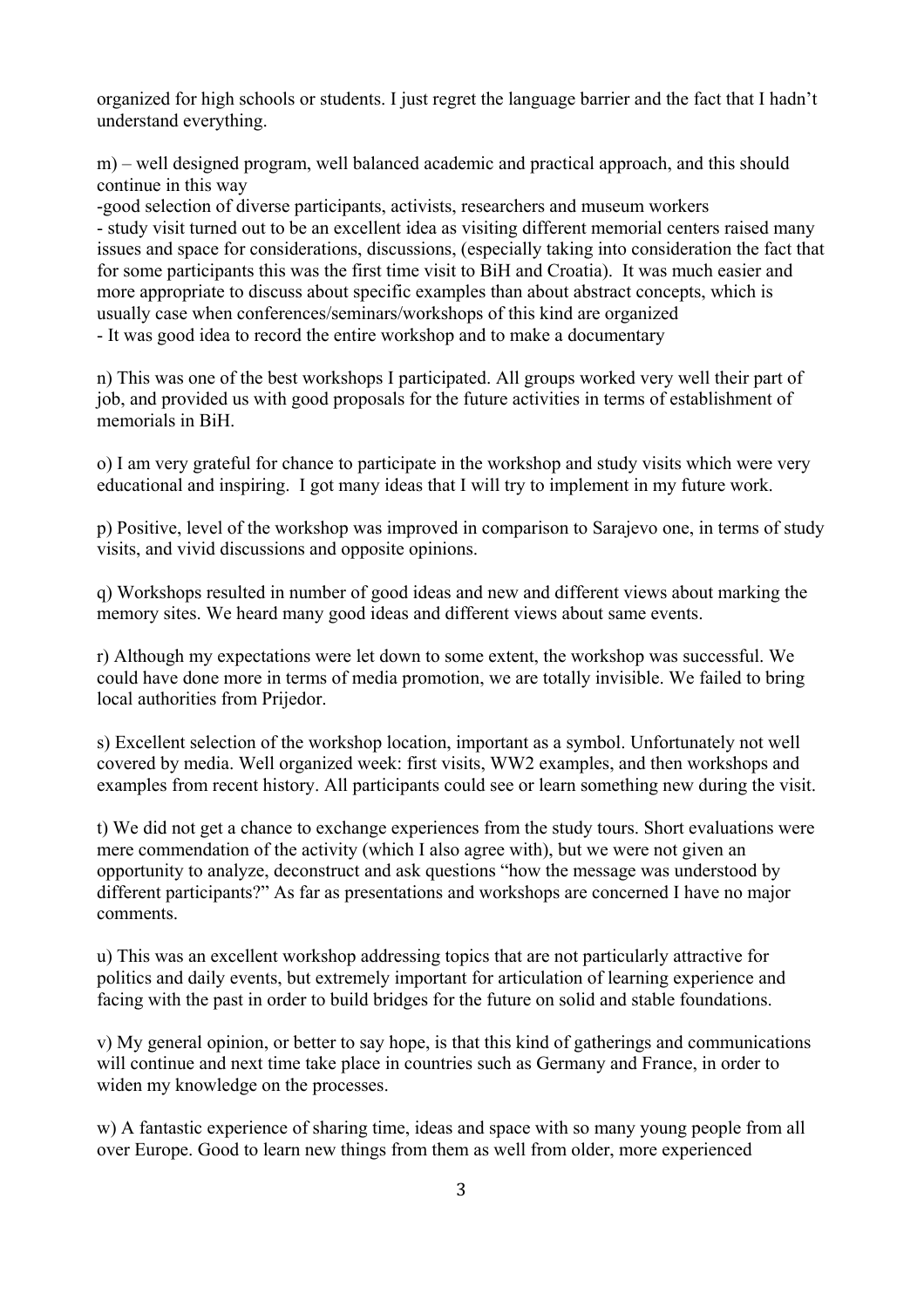participants of the workshop. It has felt inspiring. It was interesting to see different approaches to memorialisation in the same context (Vukovar). It was helpful to see how Germans and the French have dealt with memorials with a passage of time. Benefits of the French-German cooperation in the process of memorialisation were particularly applicable in the Prijedor case.

x) Really good combination , very interactive and dynamic with many field visits, work groups panel discussions, informal gatherings, and lots of experience sharing.

y) Study visits and workshop were both very educational and interesting. In addition to well used time and program, getting to meet people and exchange of experience was excellent.

z) Study trip and workshop were well planned, and balance between the two segments of the program was well balanced. Shortcomings in the organization of this workshop were related to lack of time for planning of cooperation in specific initiatives and joint projects. Regardless to this shortcoming, the study trip and the workshop completely met my expectations I terms of meeting other participants who share the same interests, deepening of existing friendships and meeting new people.

aa) Great, this needs to be continued, further and further.

bb) Study visits and workshop were very useful, good chance and platform to exchange experience and learning. It is necessary to move more towards specific products and solutions.

cc) Congratulations for excellent organization, and thank you for the opportunity to participate.

dd) I have learned and realized a lot of things, and lived a great experience. The memorial places were very well chosen. This combination makes a good concept.

ee) It was extremely informative. It opened and entirely new take on events in BiH for me and raised a number of questions, which, if answered and acted upon, could over time lead to a proper approach to the issue of memorialization in BiH.

ff) Generally, it was very useful. I'm very glad that I was invited to participate and to meet with other participants and to find more about their profession, background and carrier. I will be glad if I will have a chance to continue to cooperate with most of them Also, idea of the workshop, place, topics and presentations was organized very professionally.

gg) I think both study trip and the workshop were a great success and I am really happy to have been a part of it. It wasn't just interesting to see the places we visited and to hear the discussions and presentations, but for me it was also very useful to meet the people who I would like to cooperate with in the future and develop new projects.

hh) Fantastic. I will never again look at the monuments and memorials like I used to. I also hope that never again I would be easily satisfied with a pile of concrete.

#### **2. What was for me a particular impressing / interesting / important moment during this week? Why?**

a) I was struck by how complicated everything regarding memory still is - even in Poland the visits of sites were easier. It is revealing of how these issues are symbolic battlegrounds!! On an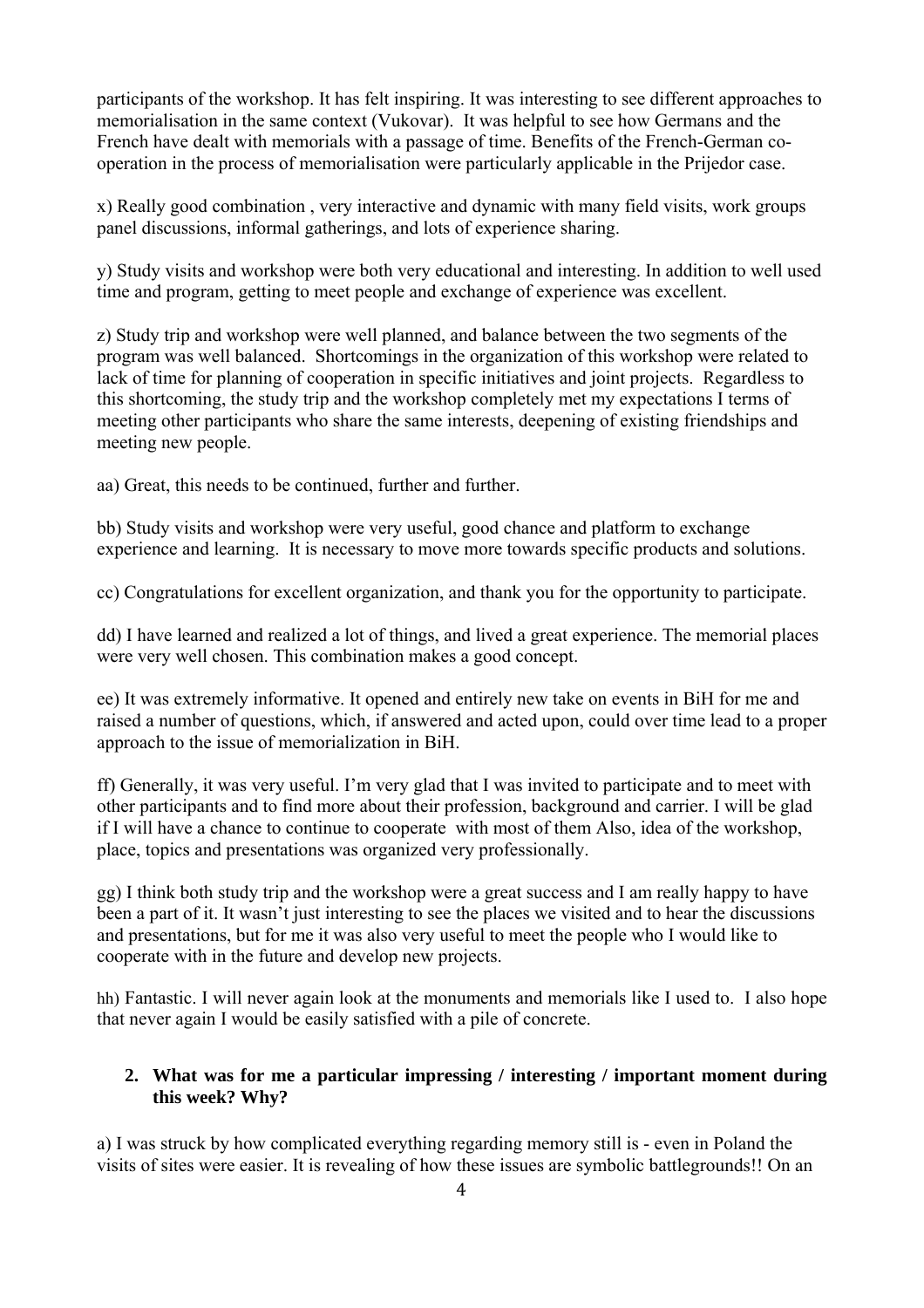inter-personal level, I was particularly impressed by how communicative and interesting the participants were : I stayed up until 2 AM discussing past experiences and peace building processes.

b) To watch people talking after the visits of Omarska, Trnopolje, Keraterm. The solidarity within the group has never been that intensive than during this evening of October, 20th 2011, Hotel Monument – a special moment.

c) The visit at the white house in Omarska.

d) The visits to the camps in Prijedor and live stories. To me it has been extremely important to meet, unfortunately for the first time, this people.

e) The close exchange and the open discussions with the representatives of the victims groups and initiatives.

f) Sudbin told me in a workshop that I was underestimating the danger of my home situation. It shocked me, made me question the situation and myself. I wonder now if I am the frog in the pot of water that is gonna boil (I don't know if you know this expression).

g) Very important was the field trip to the former camps, especially because of the very touching eye witness talks. But it was also very important that the atmosphere of the group was very good. It was so interesting that we were talking about these topics even in our spare time.

h) - During the "Dancing Chairs", when the local stakeholders from Prijedor discussed with each other.

- The visit of the former camps in Prijedor.

- All the discussions in the breaks, where the human perspective on the events became clearer and the abstract things became concrete.

- A SMS from colleagues from the Polish Academy for Sciences in Berlin, who wrote me "Have fun" when I was in Vukovar. Obviously they don't have a clue about Vukovar and what happened there. This gives a deep insight in the European perception (or non-perception) of the events.

i) The visit of Omarska and to listen on the field to the narrations of the survivors has been totally moving for me. This form of testimony is a communicative action, because the fact that it was like this made us others also to witnesses.

j) One important moment: the moment after Edins presentation on the situation of Prijedor, when Zdravka expressed her disagreement with Edins presentation, this was a very tense moment, illustrating the difficulty for Bosniaks and Serbs from Prijedor to find a common narrative, but nevertheless it didn't hinder both after this to speak with each other and to continue to be in good and respectful contact. I am definitely impressed by the victim associations in Prijedor whose representatives have gone through terrible personal suffering, by their courage, by their commitment for the recognition of what has happened, and in the same time their will to work with persons from the other side, despite what they have gone through and are still going through. and who state very openly that the victims from the other side also have the right to have their monuments.

k) The testimonies of the participants from Prijedor.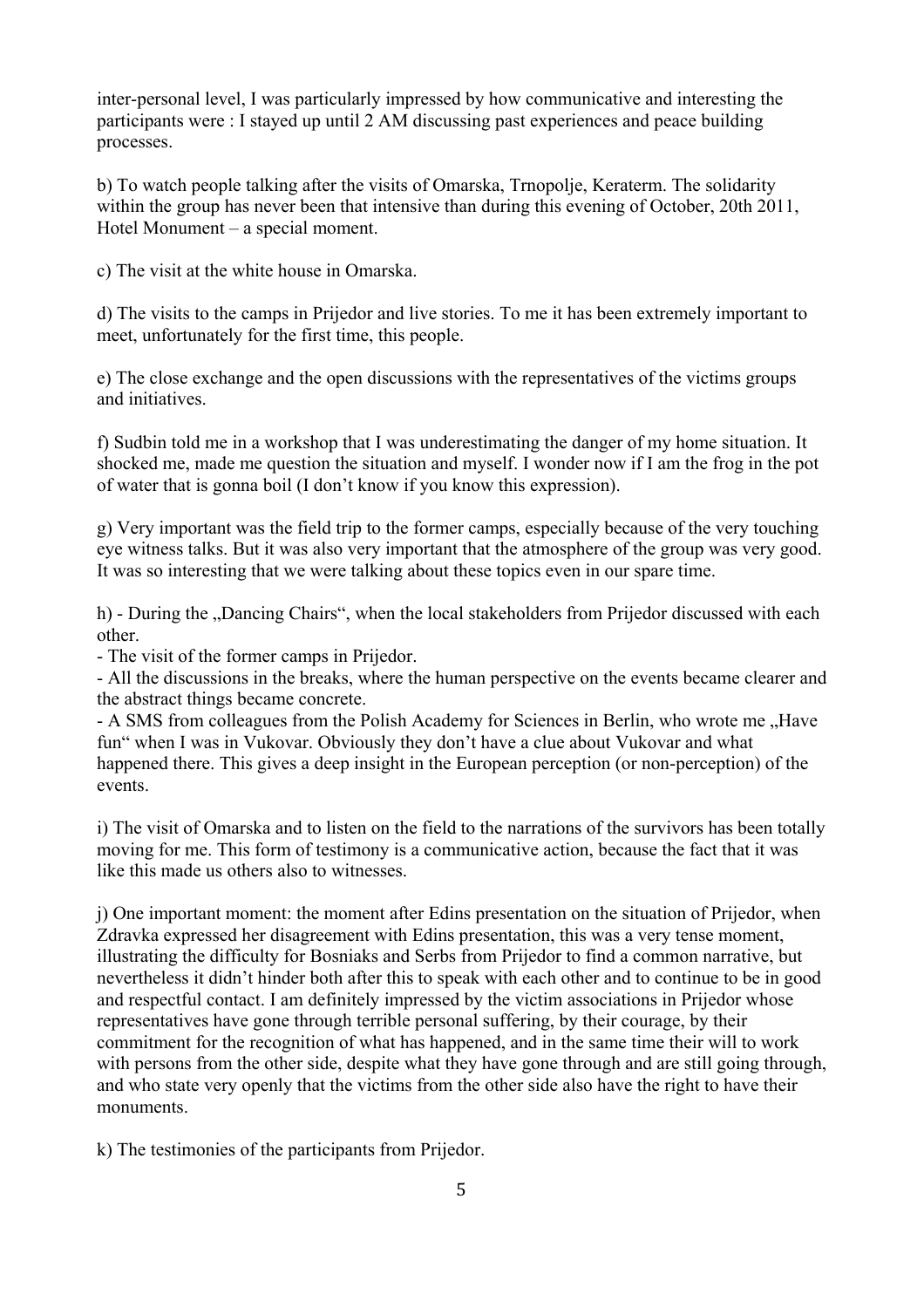l) The testimony of two surviving persons from the concentration camps in Prijedor. It's the first time for me to hear someone's personal experience. - In an informal conversation with Mirela about her experience during the war, her arrival to France and her later return in Bosnia, the way she retied her roots.

m) The most impressive moment for me was visit to former concentration camps around Prijedor and life stories of survivors, former detainees. Their readiness for a dialogue is impressive as well as enthusiasm to share their experience and strive to mark memory sites and construct a memorial in future, regardless to various obstacles and problems.

n) During visit to Omarska camp, the visitors' faces reflected sincere compassion with the camp victims. Also, the fact that mayor of Prijedor did not come indicates that local community still is not ready to face the past.

o) Visit to former concentration camp in Jasenovac, divided in two parts where I was introduced with the two totally different approaches.

p) I was impressed by presentation made by Nicolas, especially the included image of the monument in Strasbourg. That monument raises above everything "negative" what we heard, and when I say negative I do not mean something bad, but the things that put me down as a human, and made me sad (such as memories of survivors from the camps).

q) Vivid memories of Muhidin Omerović about Srebrenica events, I never had a chance to talk to someone who survived such experience.

r) Work in groups. Discussion on future of this workshop and continuation of activities.

s) Meet and listen to the controlling interest shareholder of Keraterm, about his proposals, and hearing how he uses ex camp for his own business purposes.

Watch the movie after the visit to Donja Gradina, listen to testimonies of a man, his memory of Jasenovac, story about killing of the children in Jasenovac. This very vivid story left an impression in my head.

Discussion between Edin and Zdravka, after Edin's presentation.

Topic and discussions of this workshop can be directly applied in Prijedor and BiH.

When I mentioned to my friends and family about topics of the seminar, reactions were diverse, ranging from "conflicting" to "supportive" ones.

Kemal's testimony in Omarska.

t) Personal impressions, experiences, knowledge (both local and expert, scientific) and sharing of all of it amongst participants.

I think that in case of individual visits to the same memorial locations the impressions of each single of us as individuals would not be the same. Very exchange of spontaneous impressions and subsequent brain storming made us see the memorials in comprehensive multidimensional image, which should constitute good base and inspiration for future concepts development.

u) The entire workshop was extremely informative as it contextualized places, events and people that I learned about from history lessons in ex-Yu, from media, and completing the historic puzzle, but also about sufferings that stroke BiH during the last war.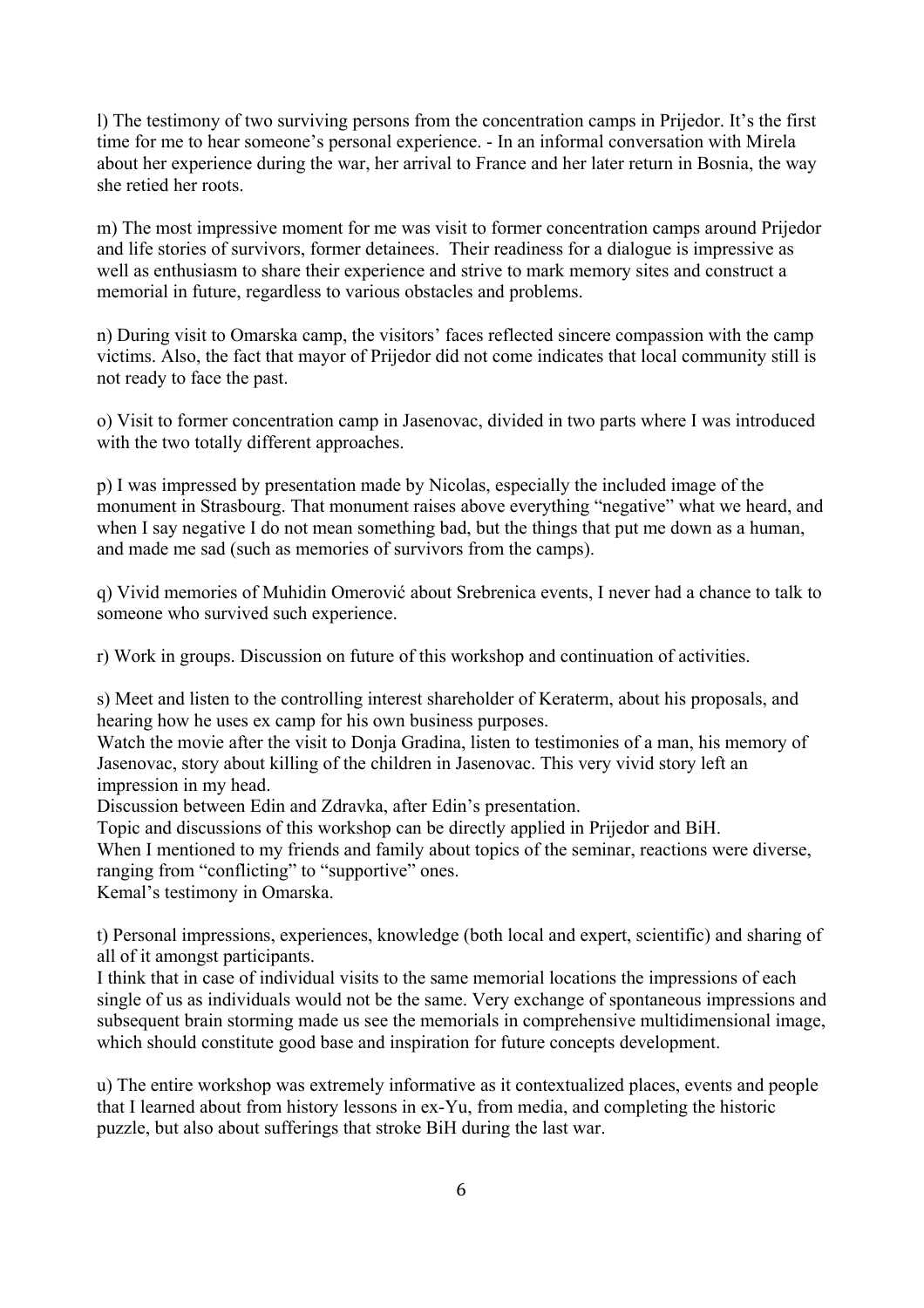v) Work in groups and visit to Mrakovica.

w) I would not select a single moment. I would say there was a number of important moments.

x) Lectures and presentations were practical and informative. Visits to concentration camps and testimonies of survivors.

y) Testimonies of camp detainees were very interesting, and especially story told by Đile in informal gathering.

z) The most interesting moment for me was to see warm private relations between individuals from Prijedor associations, sometimes opposing narratives presented by conflicting sides of BiH war. There we could see that reconciliation is definitely possible through dialogue of different parties even along with official presentations of conflicting past, such as the one openly presented in the Mrakovica Memorial museum.

aa) Particularly impressive was visit to Vukovar and Omarska, and obvious difference between memorials in BiH and Croatia.

bb) Visit to camps Omarska, Trnopolje and Keraterm, as I did not have a chance to visit these places before. Also it was very important to hear testimonies of survivors.

cc) Working methodology, selection of participants and unbelievable working energy and hope that people I met will really make a lot. In fact they have already done a lot. How sad with tears I was to sense evil at the crime locations, even more tears I cried out because of humanity, goodness and kindness of our story-tellers and whole team. Simply it is very difficult to single out a moment, but discussions after the dinner on Thursday night was a synthesis of feelings we all experienced that day sharing our life with dear lecturers, Stories that took place later, increasing the circle of listeners was proof of respect we have towards others, and indicator of our willingness to learn from each other, and love each other if you want.

dd) Crossborder collaboration of the curators from Jasenovac and Gradina. My personal processes.

ee) Perhaps contact with representatives of associations from the Prijedor region and seeing what they have to deal with on a daily basis and how they do it with amazing dignity.

ff) I will add few moments: visit to ex camp prisons near Prijedor and listening stories of survival ex camp inmates; evening gathering and exchanging the experience, including and those during the coffee breaks; presentation of Nikolas and Gunter and learning about examples of different monuments in Germany and other places. In this process it is important to get wider perspective by learning from "others" who have been there where people from Western Balkans are standing right now. This will help in defining the goals about what we want to do in the future and how we plane to get there (concrete steps).

gg) Particularly impressing was the visit to camps Omarska, Trnpolje and Keraterm. Although I knew what had happened there already, it is always more impressing to hear this from victims themselves. Their testimonies made me realize I would really like to get more involved and help them gain their right to mark the sites of these camps in a way that they find the most suitable. I think that's the least they deserve.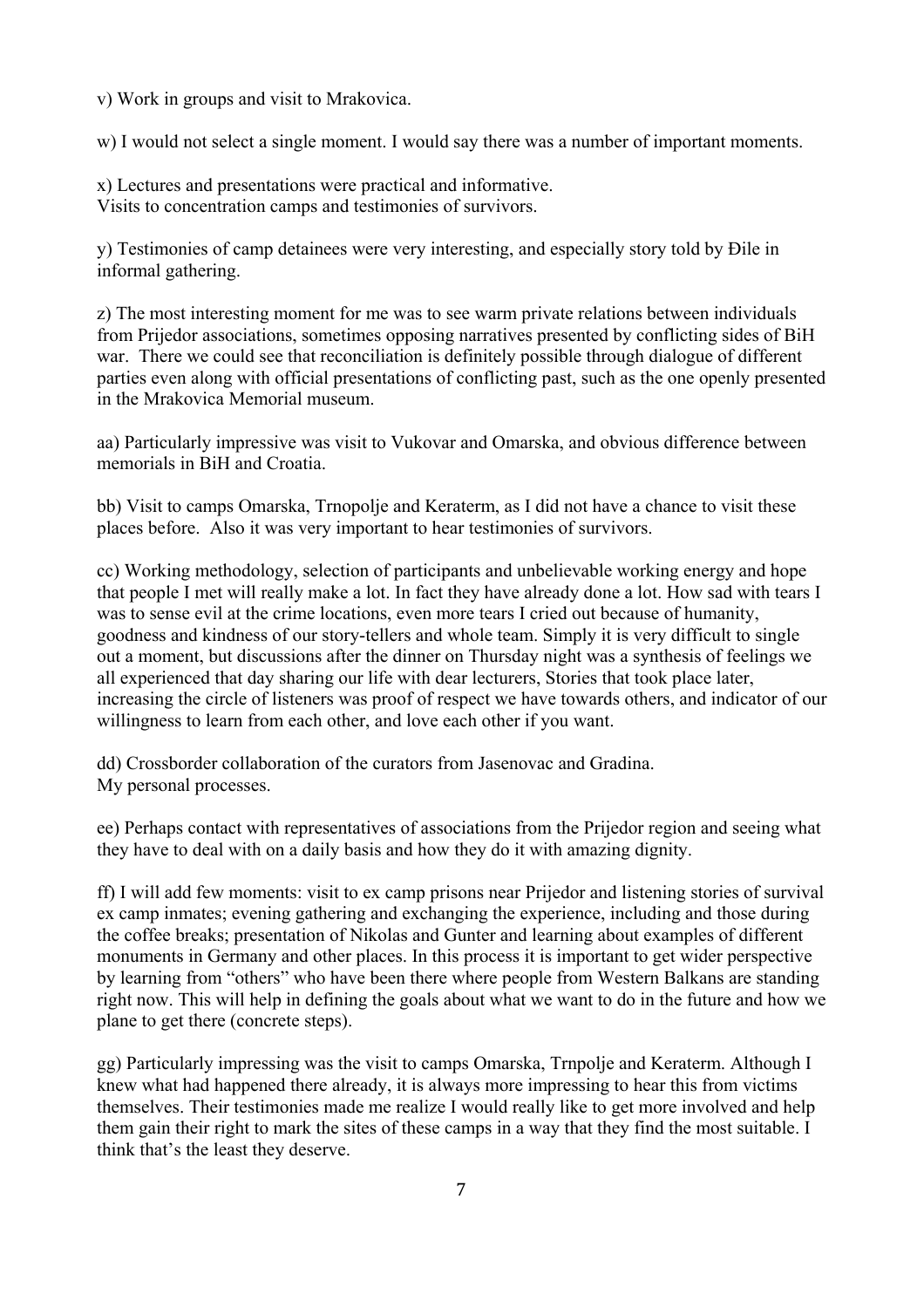hh) Visit to Jasenovac and Gradina was for me a kind of Columbus revelation of existence of different approaches to memory sites and all small details (causes and consequences) embraced in such places.

I am impressed with young people working in these memorial sites, their serenity and simplicity under the burden of past and current politics. I admire them, and I simply fell in love with them. Let God help them.

## **3. What was new for me / what did I learn?**

a) This was my first trip to the Balkans in general. So everything was new to me. Getting to talk about architectures, geography, populations and mentalities were a bonus during the breaks.

b) To witness the subtle mechanisms of humiliation in public space on the one hand (eg. not mentioning Bosniak victims at all in Donja Gradina) and the blatant propaganda that serves no purpose but hate building on the other hand (eg. exhibition at the Mrakovica Monument). To experience the difference between Croatian well funded multimedia driven memory sites using various artistic means while trying to perform authenticity and the sites of crimes in RS that are purely authentic (Omarska) and speak only through witnesses sharing their stories with the visitor.

c) Being really confronted with the former concentration camps in the region.

d) How to read the memorials and how to think of them in a multiperspective way.

I learnt positively from the openness of the participants from BiH, Croatia etc.

f) Simple : everything. The people I met and the organizations they work for, this part of Europe and its troubled past, the historical sites and the way they treat remembrance.

g) New were the sites of the former camps, of which I had heard so much during the study trip to Dachau.

h) I got a concrete insight in the complex situation of the conflicting memories related to WWII and the wars in the 1990s in the Croat, Serb and Bosnian society. I knew many about this in a theoretical way before, the fact to be there, to see with my own eyes, to be directly confronted with the realities was tremendously important in order to launch a long-lasting process of reflection.

i) I think (!) that I understand a bit better the situation in Bosnia, Croatia and Serbia, where are the "frontlines".

j) Many things: I discovered new persons and the remarkable work they are doing, I discovered places where I haven't been yet, like Vukovar and the exhibition of Mrakoviva, which gives me a clearer picture of the realities and challenges in the region ; I learned new facts about the situation in Prijedor, during the war, and today, and I learned also new things about Western Europe, for example the actions of the Office for War Veterans and Victims in Belgium.

e) That dealing with different pasts can be a very hot spot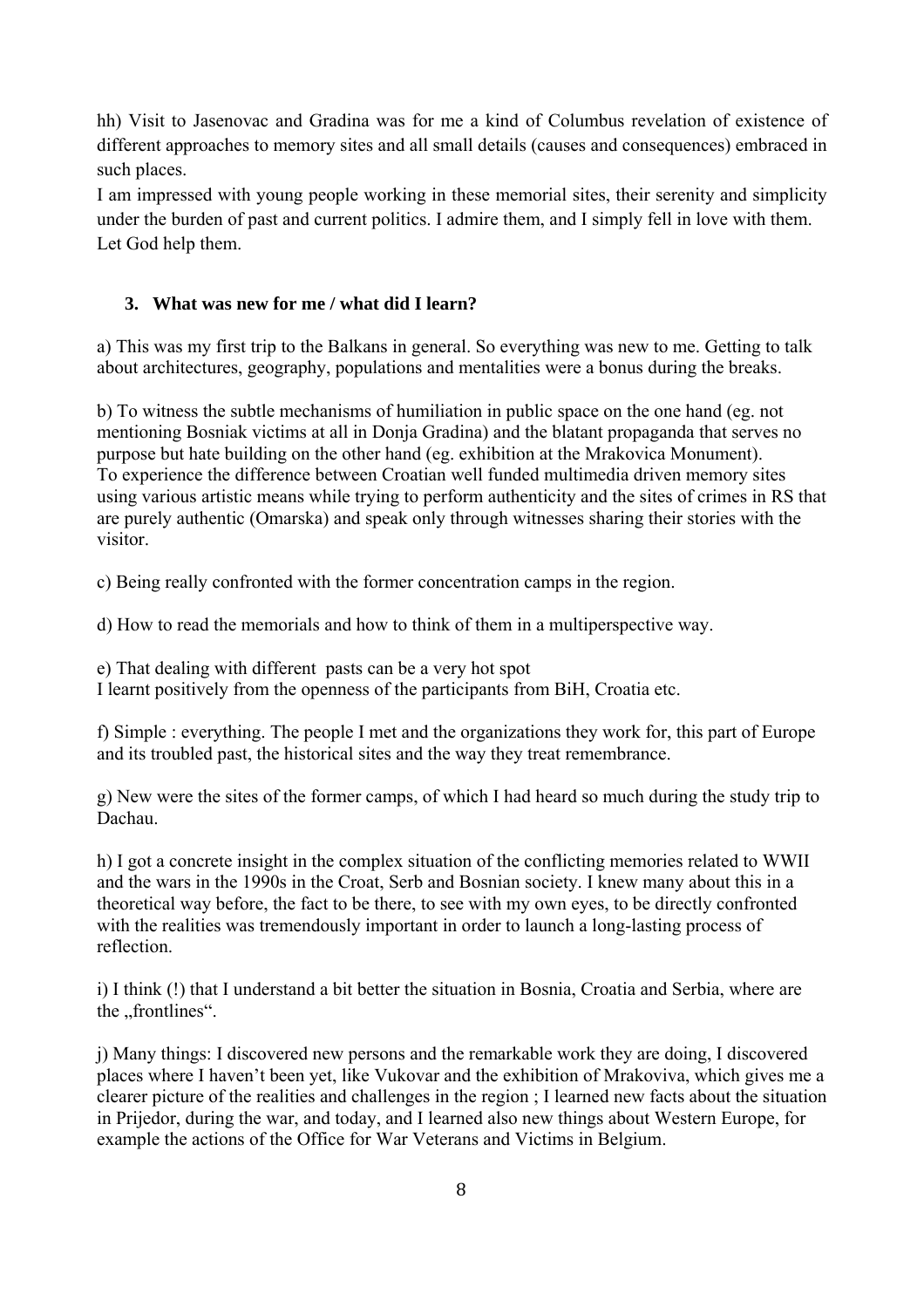k) A bit of humbleness doesn't harm, I was trying as much as possible to learn a little bit.

l) It was a discovery in every way. I became conscious that these are the questions that interest me in my age, and those older than 20. Often, we tend to think that it is too complicated, in fact it is absolutely reachable. I think there is an opinion that young generations don't show their interest toward those questions while the real problem is that they think that it is not for them, for their age. There is a lot of work to do, make them understand that we can be participants in it before gaining knowledge and experience.

m) Formal and informal parts of the workshop are equally important.

n) Once again I understood that one can always learn something new, and this time it was not only something, it was a lot to learn and to hear. Among the other things I understood how working on this problem is far more important than I previously realized.

o) I understood relevance of the work I am involved in, and its sensitivity, and I also recognized mistakes I used to make in my previous work.

p) I learnt much about situation in Prijedor, and sufferings of people living there.

q) The entire workshop was new concept for me.

r) New data related to sufferings in Jasenovac. New concepts in theory of memorialisation.

s) As I've already mentioned those visits were new to me : Jasenovac, Donja Gradina and Vukovar. I learned more about places and related sufferings.

Work on this topic with experts.

What questions should be raised when contemplating about memory sites, and construction of the memory sites.

I learned that establishment of memorials , memory sites is complex and very important process.

t) How to train multi-perspective approach in practice? Several very interesting and useful examples of analysis of memorials and commemoration practices I learned from Günter's and Nicolas's presentations + specific locations of memorials I was not aware of.

u) City of Prijedor and facts about the last war were completely new for me. Destinies of people from Prijedor, twisting of the facts related to Mrakovica monument.

v) Many things. Although I work with the war victims, I was not aware of details of sufferings in and around Prijedor, especially in camps. Work in groups opened many new perspectives for me.

w) I learned a lot of new things. Perhaps the most sobering lesson about approaches to peace building was that working for common good helps everyone.

My previous thoughts that the process of memorialisation, coupled with the actual building of a memorial should not be an end but a means to bringing together communities through education that may change over time, depending on the audience at the time.

x) I got to know new people and their work. I deepen existing cooperation with organizations we cooperated earlier.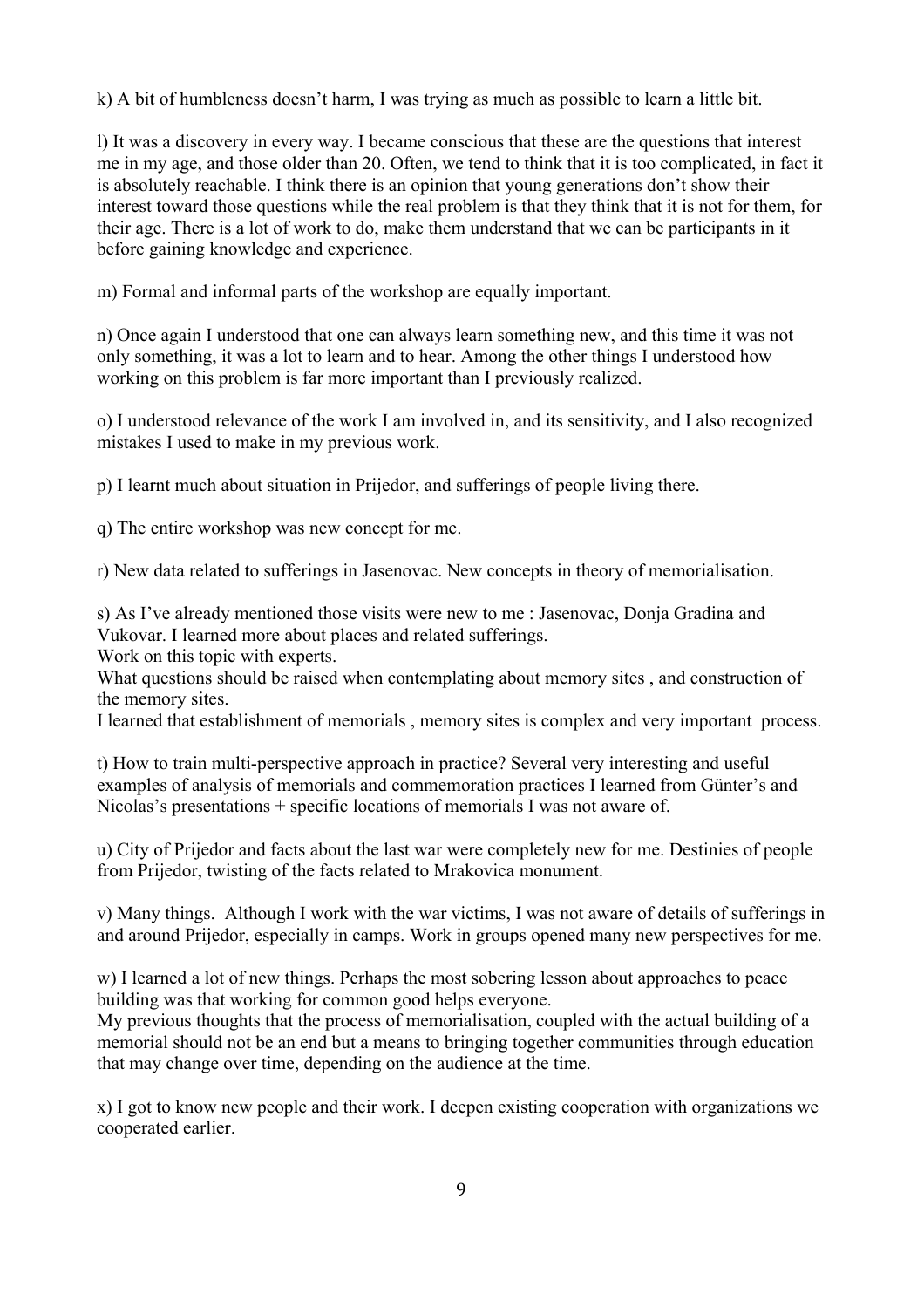y) I learned details about suffering during the war in BiH, and about some personal methods of dealing with the past, and about different monuments in different countries.

z) I hadn't have a chance before to visit any of the places we visited during the course of the workshop. For me personally, visits to those places were extraordinary experience and photographs I made I would use in my publication dealing with memorialisation policies in BiH. I also feel it was extremely important to get to know the key problems face by our colleagues who actively participate in creation of memorial centers.

aa) I learnt how role of curators, and their interaction with visitors are important. I also understood how beneficial and good are such workshops. I saw a lot, I learnt a lot, especially good combination of study tours and workshop.

bb) I learned a lot about culture of memorializing both from theoretical and practical aspect. I also learned many things about dealing with past process and culture of memorializing in Germany and France.

cc) All, absolutely everything was new and here I mean exclusively on what I shared with other people during these three days.

dd) The comparison of contexts is very useful but limited as a method leading, at one point, to the simplification.

ee) The entire concept of memorialization and the scientific approach to it.

ff) I learned about many interesting examples from France, Germany, Poland, and other countries and how they were facing difficulties in designing and developing ideas for memorials and how such memorials was changing in the time. Also, I learned about atrocities that happened in Prijedor area, and other places. I learned about professional background of most of the participants and about their work (organization, studies, programs, projects, etc.).

gg) I mostly learned about the difficult situation in Prjedor and about the obstacles to memorialization that exist there. I've also learned about the new initiatives for Donja Gradina memorial. It was interesting to hear new, innovative ideas from the workshops about models of including memorialization into education of the young and about the ways of speaking out to the general public and opening public discussions.

hh) All the places I visited, the stories, experiences, and of course new people I met.

### **4. What are the conclusions I take with me from this week?**

a) From the Historial's point of view, it is important to pursue these contacts and I am sure they could bring us a lot in our work on peace-building and cultured demobilization. It would be a great added-value to be able combine French-German and BiH work on this subject. On a personal level, I would like to come back and spend more time in BiH and the region. I has opened a new reflection on violence in the 20th century.

b) One conclusion: Dealing with memory is striving for humanity.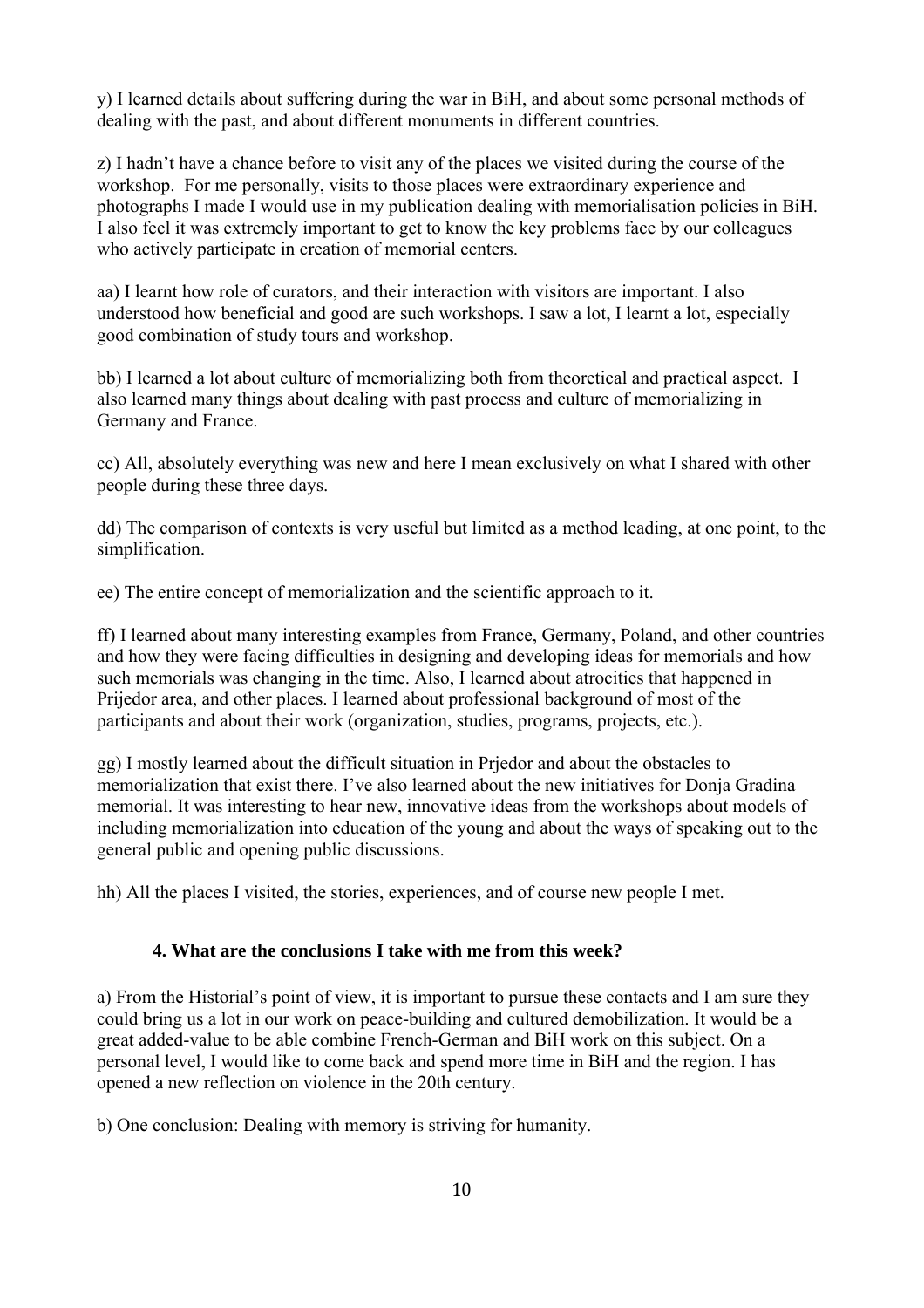This won't and doesn't work without education, meaning the ability to communicate, to reflect, to know and to question. This network can help to foster these abilities in its members. Through each of us, it will ultimately have an impact on the communities, maybe even the societies which each of us is part of.

c) One thing I knew already: that is always faithful to meet each other and to share our experiences, opinions, feelings …

d) Hope people from Prijedor will be able to be concrete in their actions in 2012 and in the future. And hope the cooperation between participants will continue in a concrete way.

e) That this kind of work must be continued. The idea of integration of this region into European levels and standards of understanding and tolerance is as actual as necessary.

f) That we in Belgium and Western Europe know remembrance – luxury with an engaged government, educational system and sometimes even public. Remembrance on a conflict of 60 years ago. Remembrance in the Balkans feels like (pardon the word) trenchwork. I feel like Western Europe organizations can contribute to this process, but to do that we need to go back to the root of it and try to work without all the luxury.

g) I think that it is very important to support the initiatives in Bosnia and Herzegovina. It is important to gain a broader knowledge of the initiatives in Germany. I think that almost no one knows about the problems (concerning the memorial sites) in BiH. Maybe there should be a big conference in Germany?

h) The discussion on the last war and its memories can not only happen on a regional level. The mirroring of the dealing with other "difficult pasts" in other European countries can help to find a good solution.

On the other hand especially Bosnia and Herzegovina is a very complex case where there is no ., easy solution".

I thought about the following question: how can be organized the transfer from the social sciences to the debate around memory sites which is often led by civil society organizations? How can academics be strengthened in their work, how could look like a cooperation between the academic world and the civil society in the region?

i) My generally pessimistic impression about Memorials was confirmed, these sites seem more to contribute to reinforce existing divisions than to overcome them.

j) That this approach of bringing together initiatives and persons dealing with memory work from the Western Balkans and from Western Europe, is definitely an approach which makes sense and which is important, not only for the persons from the Western Balkans, who are facing many difficulties in their daily work, but also for the persons from Western Europe who discover and get also important stimulant ideas for their own work and develop the will to work together. This is a way to build a Europe from below and to build an European memory including the Balkans, which are much too often forgotten or neglected by the societies within the EU.

k) Memorial places, diverse qualities, sometimes invented, of bad faith, but always necessary to accomplish the work of memory and critic tools for good will visitors.

 $l$ ) –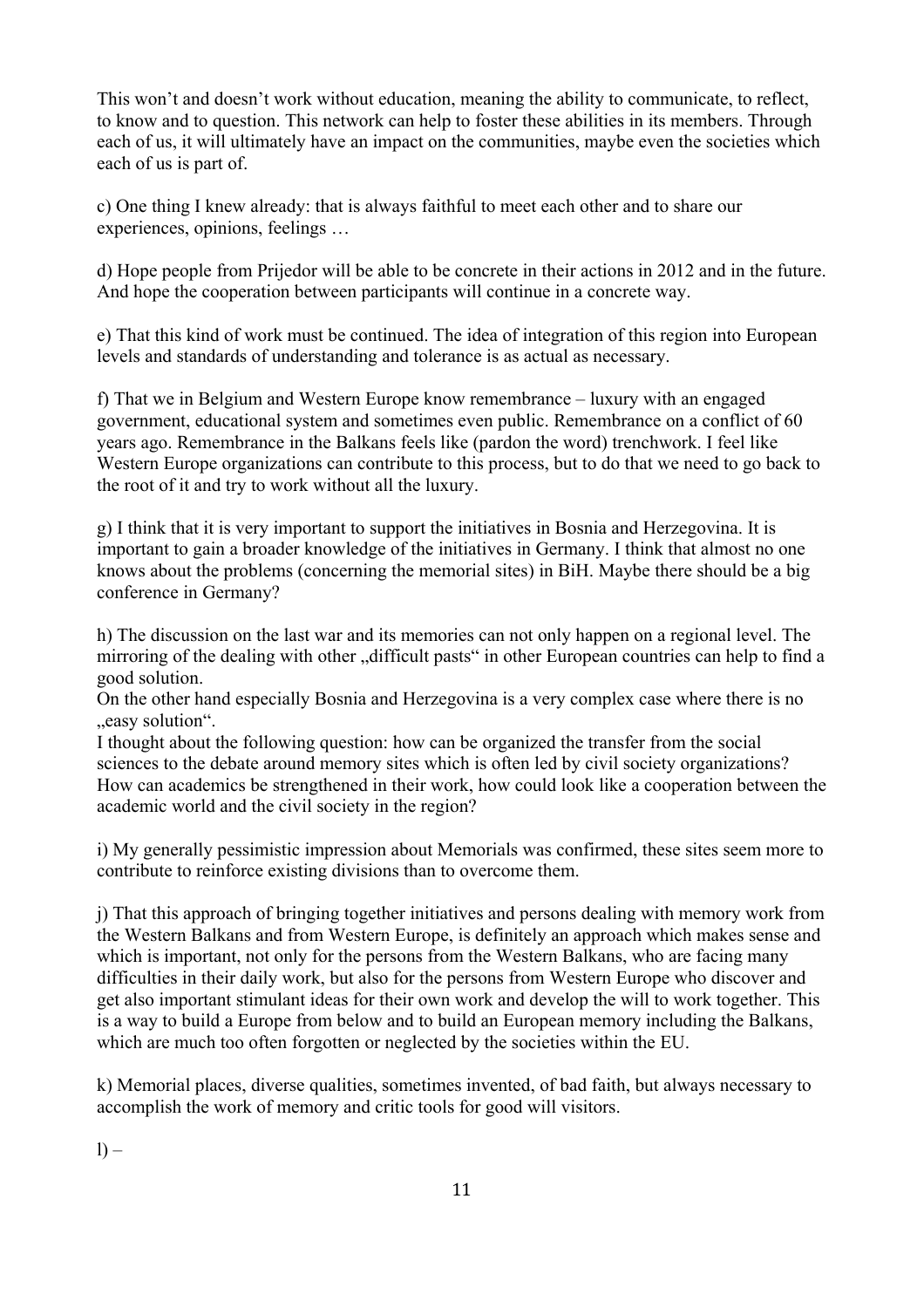m) Dealing with the past process is long and difficult, and requires a lot of patience and time distance

- Museums need to take more proactive role and get involved in modern phenomenon and issues in the society

- permanent cooperation and exchange of experiences between cultural workers, artists, NGO activists, researchers is useful and necessary not only at relation West Europe – West Balkans , but at local level as well

- West Europe experiences, valuable

- Memorials are reflection of times in which they were built, and as such they witness on good or bad politics, and present the process of society maturing

n) We are facing a long, bumpy road before establishing memorials in BiH.

o) I am enriched, indeed!

p) We have to continue with: education, getting to know each others, face the past regardless how difficult it may be, networking.

q) It is necessary to continue working in the same direction, already taken at the workshop. Only the initiative can swing things in the motion.

r) We are moving on!

s) Need for neutral and external actors to get involved in discussions o erection of memorial with opposite memories in order to get the two sides closer in discussion.

Process of construction, contemplation, and realization is very important for civil society, meaning citizens.

Need for a dialogue, public debate about these questions.

t) Auuuuch….

u) Complex situation requires complex answers. Work on facing difficult past is at its beginning and lots more needs to be done to get to conclusions.

v) There is no easy way or means to reconcile conflicting memories. The best way of search for a model or memorialisation policy is through discussion input, and exchange of experience with people coming from other places or countries that also have suffered. Only that can give us another perspective and make us think out of boxes.

w) The task ahead requires a lot of hard work and a lot more patience. It's better to take more time to put things right, rather than to look for quick solutions that will ultimately fail and perhaps cause deeper divisions.

x) There are many people who think alike, we are not alone. We need to unite our forces.

y) I figured out that I was lightly making conclusions as I did not see perspective widely enough.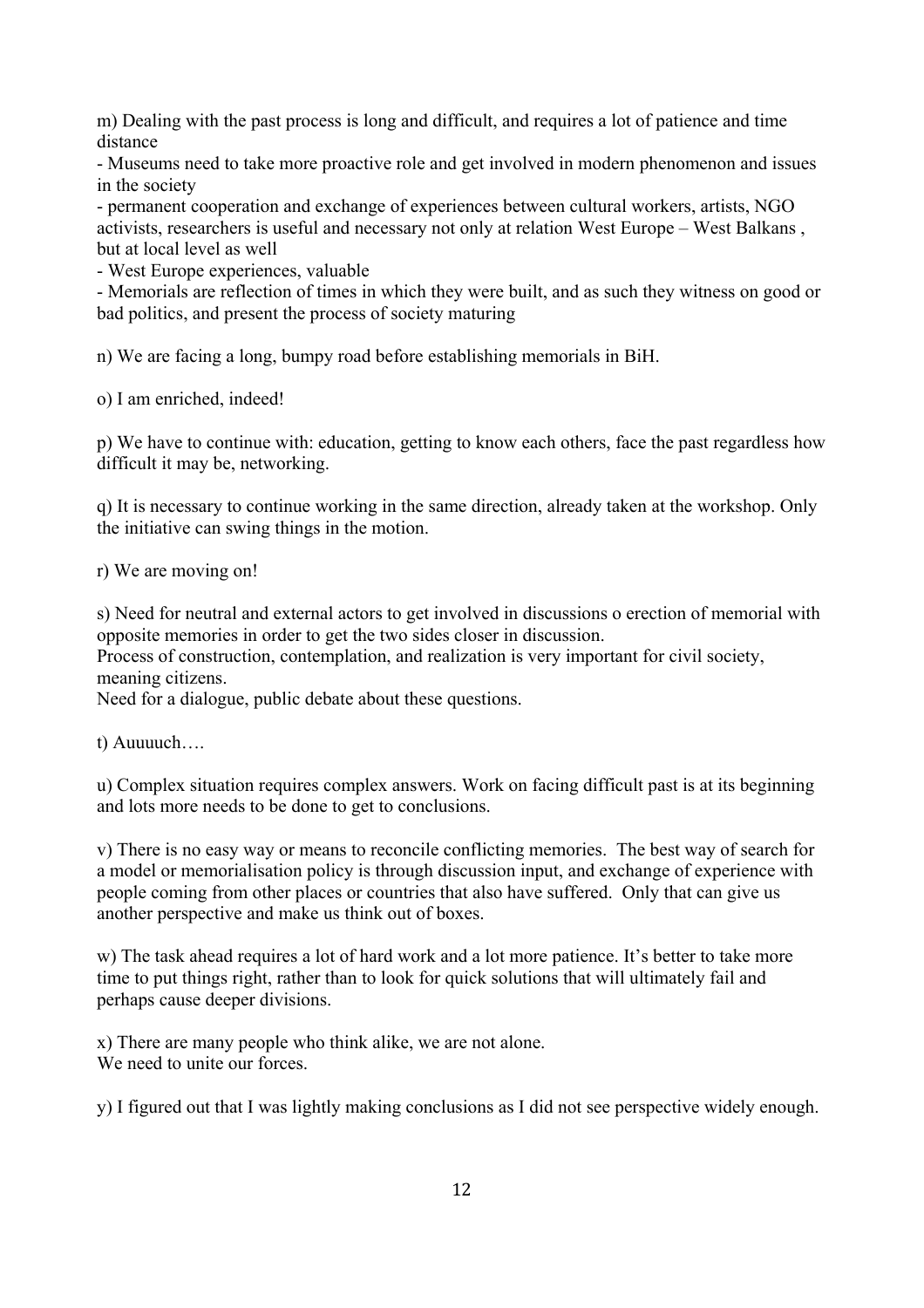z) Conclusions: lots of patience is necessary for the memorialisation processes. In spite all the effort invested in this project one cannot expect soon dealing with difficult /opposite memories. Better cooperation in this area can contribute to creation of a model of memorial centers' activities and activities of grassroots organizations.

aa) That sincere cooperation of associations in BiH will never happen without your help (help of those outside BiH).

bb) Necessity of higher level of involvement and persistency of civil sector in building of culture of memorialisation and putting pressure onto governmental institutions to get involved.

cc) We should do it, and we definitely can do it.

dd) The way of paying tribute to victims by building memorial sites which is the most representative way of confronting with the past, as a ground for the constructive process of facing with the last war

ee) The process is still at an early stage, but is of paramount importance and is something that deserves to be given full support and attention.

ff) Nothing is permanent. Everything is changing with the time flow: people are changing, history is changing and monument often follows those changes.

We all live in the past, even our brain works in past time (transfer of information trough synopsis takes time). So, it's not so strange why we are all turned more to the past, rather than to the future. We don't have future, but we can try to imagine and to create ideas which could bring to the better future. Not so idealistic as much in realistic way. This is only possible through the process of facing the past, not taking just one story into account. If we watch the sky and the universe we always look in the past, since what we see happened long time ago (hundreds and millions of years). To make history takes a time, to see a Star takes time; same is with the people and peace building process. If we want to create a dialogue and bring peace in specific parts of the world we need time. Even if we have to wait for next generation to come, to continue our work. And we shouldn't stop if we facing the obstacles. We shouldn't give up. We have to accept those obstacles as a challenge for us. We need to create our own Stars - a part of hope for everyone, for future generation, that past suffering and atrocities will happen newer again.

gg) The general conclusion is that reconciliation though memorialization takes time and that it is a long-term process is to listen to and hear the needs of all sides and all actors in the process. In the end, the process itself might be more important and more beneficial for establishing peace and reconciliation than the actival memorial/monument.

hh) The conclusion is that I have to learn much, much more about this topic..

#### **5. What are questions I take with me?**

a) Considering the quality of the people met, how can we help? What expertise, recognition, or facilitating elements can we provide, if need be? I have compared this experience with my work on the two World Wars and I still need to deepen my thoughts en this.

b) Who do we address when talking about dealing with the past? What for?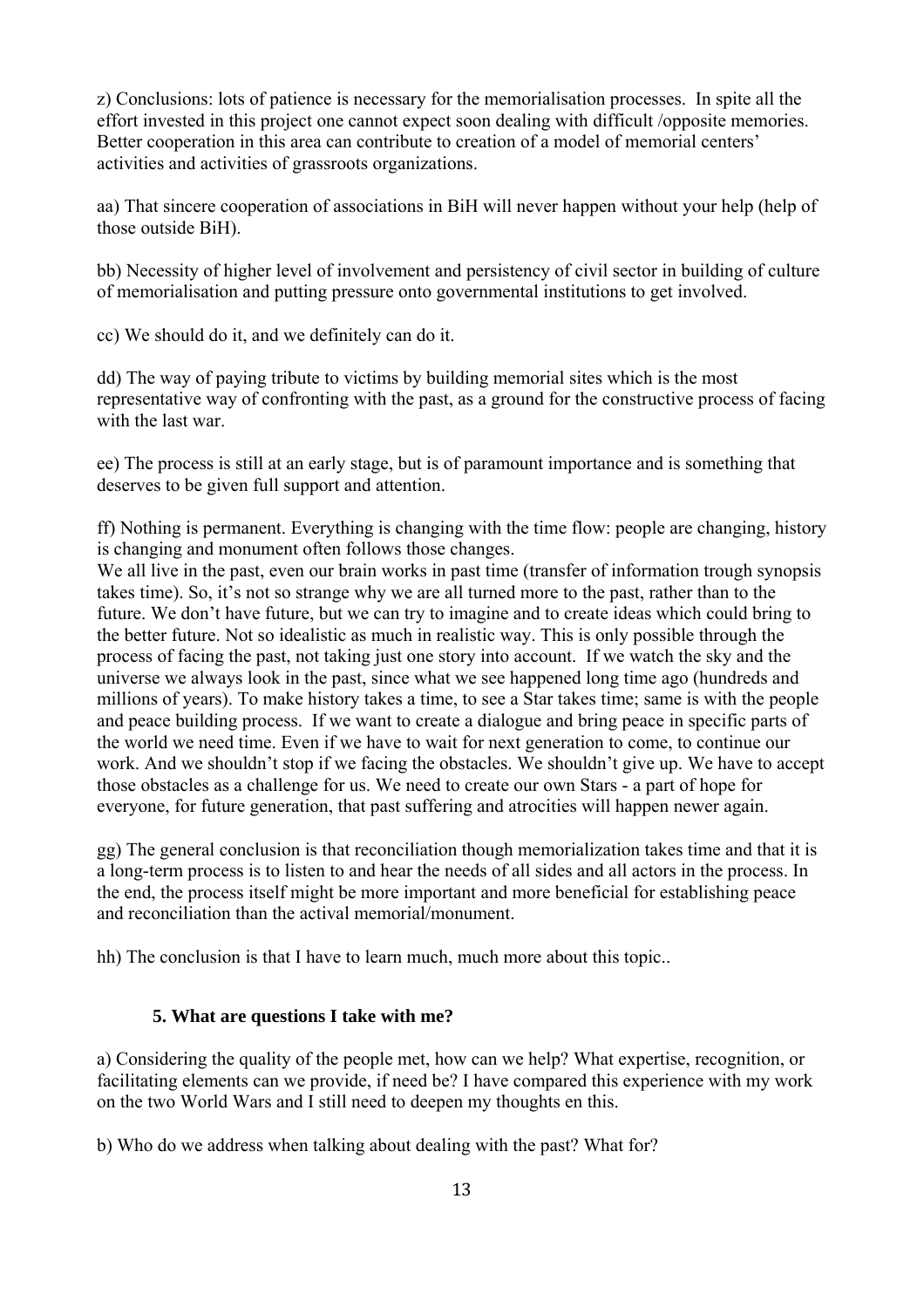What is the purpose of a memory site? Should it contain space for mourning? Where is the place for mourning in post Yugoslavia?

How does public space in post-war societies differ from public space in democratically stabilized societies?

What impact do religious communities or religion in general, have on dealing with the past? What to do with the scientific void within the memory field in the region?

c) All that I still have to discover about former wars in ex Yugoslavia, which is good.

d) Many more than when I came here. Uncountable.

 $e$ ) –

f) I need to organize a project on this war for Belgian students, I feel like little is thought on the conflict in schools. How can I do that ? How can I adapt projects and definitions and systems we use to make them usable for my new colleagues and friends ?

g) I wonder what needs to be done, so that Europe puts some pressure on the local authorities to acknowledge the history and, for example, install memorials and memorial sites for the victims (minorities).

h) See above.

i) How must/can a Memorial / memory site look like, so that also persons from the other side would visit it? For example young Serbs in Omarska or Keraterm.

j) These days helped me to get a clearer picture about the difficulties, but also the possibilities related to these two challenges:

How can the work on memory sites in Prijedor, in BiH, in the whole Western Balkans, contribute to bring together different persons and memories of these towns and countries, despite a difficult political context?

And how can persons and initiatives from countries of the EU positively contribute to this "bringing-together"-processes within the Western Balkans, and by that also contribute to larger, trans-european bringing-together-process,

And this week motivated me even more to work on these two challenges.

k) History-memory, who will be the winner? When the memory wants to instrumentalize the history which is trying to swallow the first one on the inferior levels. This question regroups all the questions to which are confronted the countries, the civil society and citizens themselves.

 $l$ ) –

m) How to apply experiences of Western Europe and are they positive or negative from BiH point of view?

How to more actively involve museums dealing with the past in the dealing with the past process and how to point out their relevance and importance in that process?

How to advance educational approach when presenting past in museums, especially difficult past, such as a war.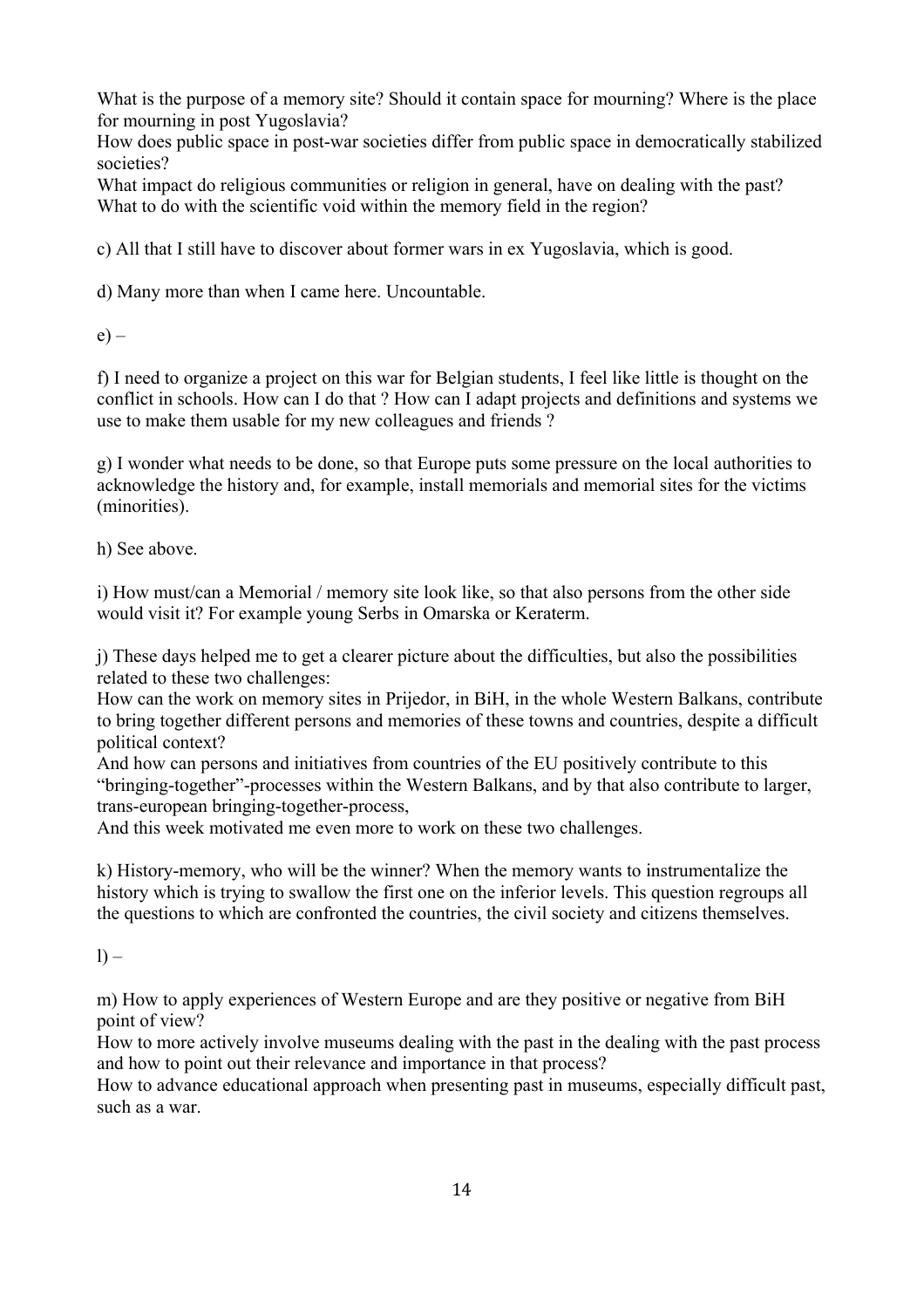n) How and in what way, and how much time we would need to reach consensus on outlook of memorial?

o) Why people still continue to hate each other here in region I am living at?

p) Can we get to know facts of our difficult past? Even more important: Can we and do we have knowledge and courage to present our destiny (past) to others in the way which will develop awareness of others about the same past.

q) Have no questions for the moment

r) How to transfer the workshop dialogue to local community?

s) How to involve citizens in process of building, and marking of memory sites How to include youth from Prijedor area in this process? How to shape my future contribution to this process (personal contribution and contribution to association)

t) How to present conflicted memories and historic interpretations in the way that does not reproduce nationalism, but to stimulate communication; constructive comparison aimed to understanding and not disrespecting others.

u) Can facing the past contribute to prevention of horrors of the war? How after education and growing up in Ex-Yu was it possible for terrible events like Omarska and Ovčara to take place? What is proper measure and method to help victims?

v) How to find model of memorialisation that will bring people closer and reconcile? What means could be used to increase a public interest for this topic? How to use existing monuments, especially controversial ones as to build peace I some communities?

w) What is the meaning of memory?

How can we apply answer(s) to this question in the local context in order to bring divided communities together and create a basis for a long-term peace?

x) How to attract more people to this effort? How to send our message to general public?

y) How to improve cooperation?

z) How to influence political actors, in the former Yugoslavia countries in order to recognize this topic as a key one for the reconciliation process?

Initiation of cooperation between different parties included in the memorialisation process (experts in area of memory study, NGO activists, curators, and educational area experts (European wars memorialisation education), politicians and reporters who are the key actors in collective memories of wars and conflicts

aa) When real coexistence will take place in places we visited ? Prijedor and surrounding, Vukovar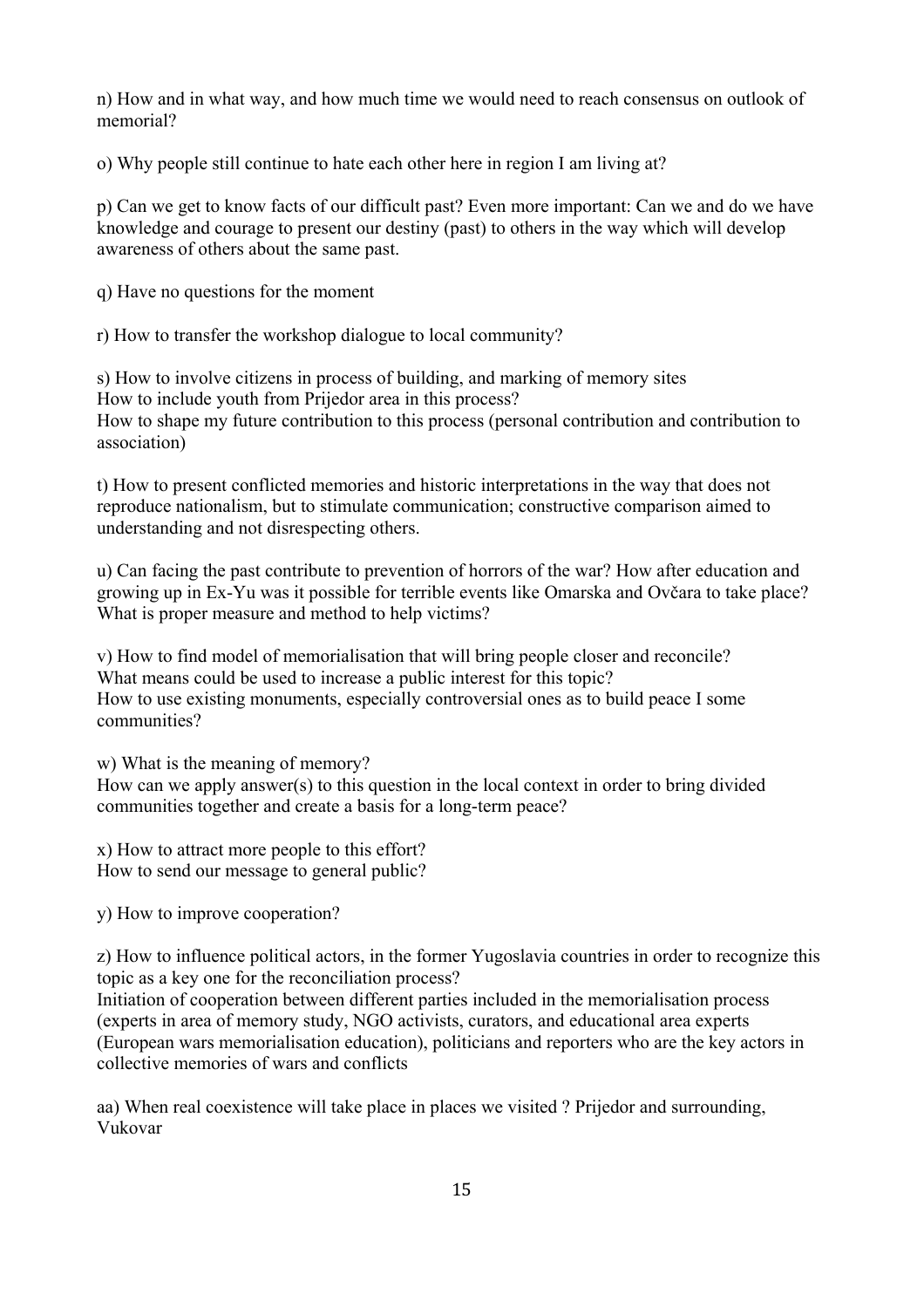bb) How I can contribute to building a culture of memorialisation? How to further develop this workshop? How to include young people and society in this process? How to motivate governmental institutions to take part and join the effort?

cc) Is the road open?  $\odot$  How to talk about good in order to actually show how much good has been done during this period and recognize in that the way to teach new generations.

dd) What could initiate the process which will provoke changing of the attitude toward existing "problematic" monuments in the light of sending a message leading to peace establishment?

ee) The workshop raised an entire range of questions, primarily due to the fact that this is a completely new field for me. However, on a practical level what I found somewhat puzzling was the shy presence of representatives of Serb associations. The inevitable question is why was this so?

ff) How we will continue with this process (second phase)?

How to include more people (youth, victims, civil society organizations and activists, artists, historians, government representatives...)?

How we will find money for the continuation of the process?

How long it will take until we find common ground or solution?

How to bring closes various victims group and NGOs and other that are more experienced? How to convince governments in the Region that it's very important to start thinking about this process?

How to bring closer different victims group and start a dialogue on topic of mutual interest?

gg) How to use monuments/memorials for reconciliation ? What to do with monuments that are offensive to victims and that stall reconciliation? What existing needs do monuments meet? Is it more important to actually build a memorial, or the process of agreeing on building one?

hh) There are many questions... Is there a formula to prevent repetition of this madness, instead of treating it by method of "adequate dealing with the difficult past"?...

## **6. How do I see my future role and participation in the project?**

a) In the short term, I am willing to help write the reports, for group I and the workshop. The Historial will continue participating and would be happy to provide sources/documents if need be. I will try and make sure the "non Prijedor" group is active , especially when the participants from BiH are in demand.

b) I remain a critical, emphatic and grateful participant that can take the role of a moderator if required. I'm, further on, eager to spread the knowledge gained in this project to a wider public (in German media for instance). I believe we should include a public outreach in all our countries about what we experience here. In 2013, the Institute for Applied history could organize the annual network meeting and study trip through the German-Polish borderland.

c) - Organizing projects with some of the participants

- Keeping on like that so that new projects could emerge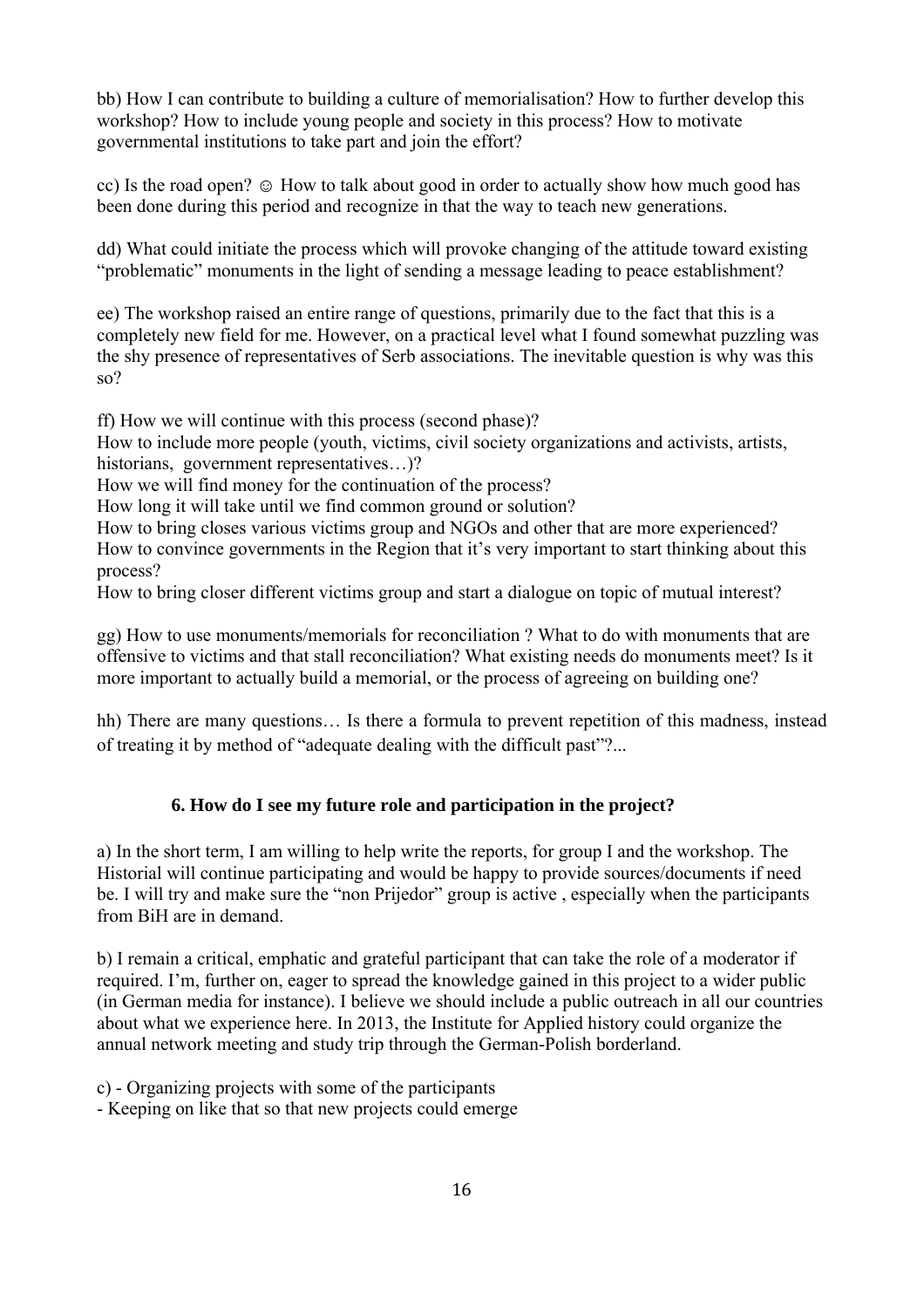d) Don't really know. Hope to be able to connect, to contribute to connect, serbs and muslims in Prijedor in carrying out concrete activities.

e) As a possible supporter and promoter

f) I want to learn more, I felt like a novice this week and I am grateful for all the new knowledge I'll take home. I think I can serve as a mirror to some colleagues or at least that's what one of them told me and go on with the exchange of practices.

g) I would like to be an active part in the project. I would like to organize further study trips to Dachau and/ or a conference; maybe even some youth encounters for students to prepare an exhibition, for example about the former camps.

h) I will partcipate at the elaboration of the common mission statement and I am very glad about that.

As I said, I could imagine to invite the platforme fort he workshop/ study trip 2013 to Berlin and the German-Polish border and to participate at the organization.

I was so impressed and convinced by this week that I want absolutely continue to work on the idea of the network/platforme and to support it as much as I can.

i) I would like to continue to work in the international group which was established to help to make advance the Memorial-projects in Prijedor.

j) I want to continue to participate and contribute actively, because I am convinced of the importance and meaning of this initiative.

k) To keep the contact with organizations and participants in preparation for the next edition in France, especially in Oradour sur Glane in Limousin. To bring my contribution to the dynamism of this network

 $l$ ) –

m) My participation in the project is opportunity for me to expand my knowledge, exchange of ideas and opinions. More specifically I would like to continue and develop cooperation with participants from Prijedor, developing project of mobile exhibition.

n) I am ready to offer my maximum capacity for future activities related to this project.

o) Primarily I see myself as one who will intensively inform my colleagues from other countries about situation in which I am working, but also I see myself as one who will primarily learn !!!

p) Exchange of experience and knowledge which I am happy to share with others, and receive their experience at the same time.

q) New ideas and proposals to assist memorialisation in Prijedor area

r) Active participation in all future activities

s) Support to local associations in the process, where it is deemed necessary. My personal opinion and contribution of the association in marking of 20 years of sufferings in Prijedor, through activities I intend to implement in cooperation with associations from Prijedor.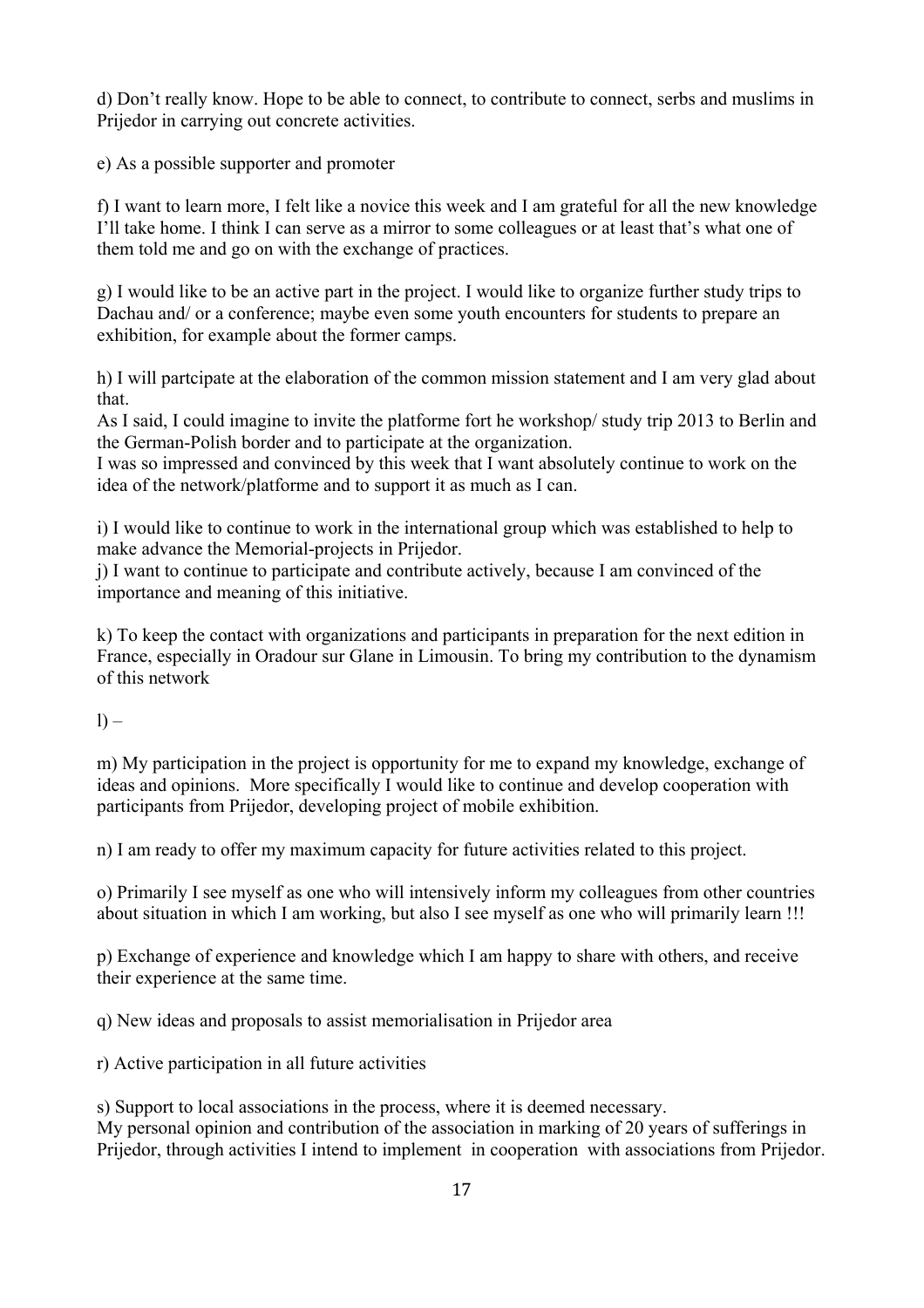t) I hope that:

At least some of ideas we came up with during this week, develop into projects.

I will participate in such projects.

I wish to see this group as a platform for brainstorming for smaller-scale initiatives that will offer an alternative collective memorialisation methods.

u) I certainly want to continue with my participation in the project. I support idea of continuation of such workshops and also idea of workshops moving and taking place in different countries.

v) As organizer or participant.

w) I would like to continue being part of the project as I feel I can make a constructive contribution in any future discussions about this topic that win hopefully take us all towards a resolution which win bring many other people together.

x) So far we were one of the workshops co-organizers, and I hope we will continue to contribute to this project, as example educational tools, and take more active role in future workshop.

y) In trying to absorb all experiences and knowledge for best possible dealing with past in Croatia. I think I would like to be involved in education of youth.

z) I see, not only mine, but the role of the project as well , as group of experts mediators, between profession and key actors in area of memorialisation policy. Such approach could contribute to better understanding of the problem we are coming across in our societies. I would like to participate in the project that would bring together politicians and experts in the area of memorialisation.

 $aa$ ) –

bb) I would like to participate in next workshop

cc) Active.

dd) Unfortunately, apart from my contribution in a form of trying to find a way to commemorate, I can't do much. Maybe, some participants can be included into activities that I'am working on.

 $ee$ ) –

ff) to continue consultation process on memorialisation on local and regional level, to involve members of this group and to learn more about each other

to raise money for continuation of the process

to address conclusions and results and plans for the future of this process to government representatives from the Region and to ask for their support.

ICMP launched new call for proposal that is supporting partnership between different victims group and CSO (civil society organization) on different topics (memorialisation, TJ, etc) http://www.ic-mp.org/wp-content/uploads/2011/10/icmp-jcsi-79-3-bos-doc.pdf http://www.ic-mp.org/resources/documents/

to inform high level representatives about this initiatives (embassies, EU, UN working group on enforced disappearances, etc.) and to ask for their support.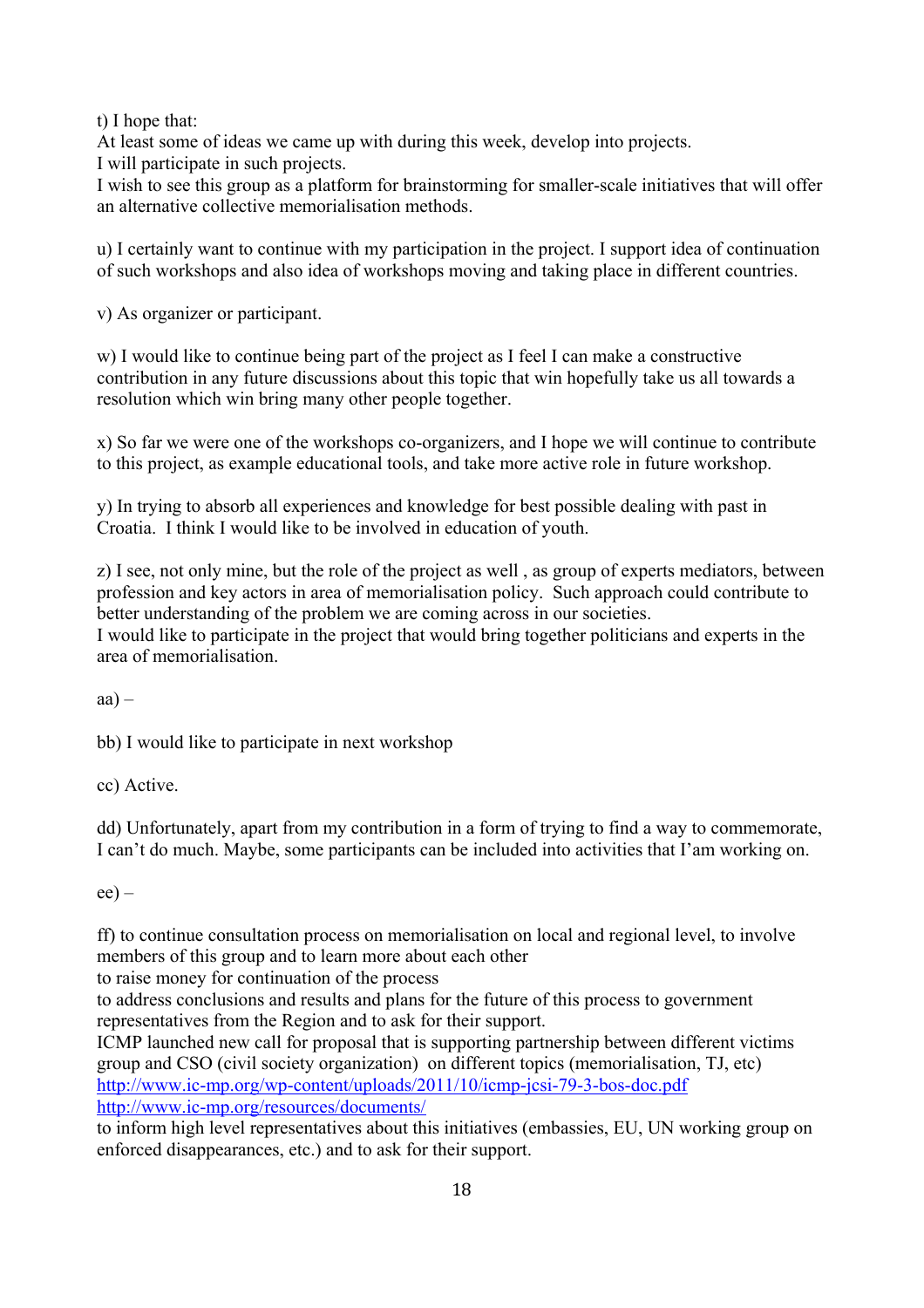gg) I definitely see myself as participating in all future activities, such as the consultations with associations from Prijedor, but also at future workshops and study trips. I would also like to help in their organization as much as I will be able to.

hh) I think I will have to read a lot, in order to continue to be part of the project, and then give adequate contribution in terms of dealing with difficult past.

## **7. Suggestions for the future of our project and for future workshops/ study trips?**

a) I will ask our director and curator in chief if we can do something at the Historial in 2014. It would be a great symbol to host the workshop then.

b) Include a film in the program, either one that is linked to the visited memory site (like the partisan film "Kozara" from the sixties would have suited in this workshop), or a film that is a "lieu de mémoire" itself (like "Nuit et Brouillard"). Let people discuss in small groups about the film and the site – link both representations in order to disperse the focus on monuments as memory sites a bit!

Some basic reflection on how public space is functioning and which other forms of memory exist, beside the one in public.

More moderated formats for reflection and analysis of what we see and experience would help this very diverse group to find even more common ground (What did you see? How did you feel? What are your conclusions?).

I'm grateful for being part of this and I'm greatly looking forward to all that might come!

c) I am satisfied with the first proposals for the future. We'll see for the future.

 $d$ ) –

e) This kind of work must be continued and I think that's it is necessary to include groups and initiatives from Serbia and Kosovo as well.

f) Maybe enlarge the market to little presentations by every organizations (can be informal as well).

g) In order to learn more and to get further impressions of the history of the Balkan, I'd like to see more places. E.g. Srebrenica, since this is a place that I've heard so much about. It might be a possibility to think about concrete international projects during the next workshop (maybe in a different meeting instead).

h) The combination between Studytrip and Workshop should be maintained. It makes sense to get an overview before so that you can better discuss during the activity

See above. In my eyes it is very important that the participants from the Balkans next year and 2013 will have the possibility to make the acquaintance of the memory cultures in France and Germany/Poland.

I can also see as a possibility that the network gets more institutionalized, as I already discussed it with Nicolas. I am willing to actively participate in the discussion and to contribute actively to the development of the network.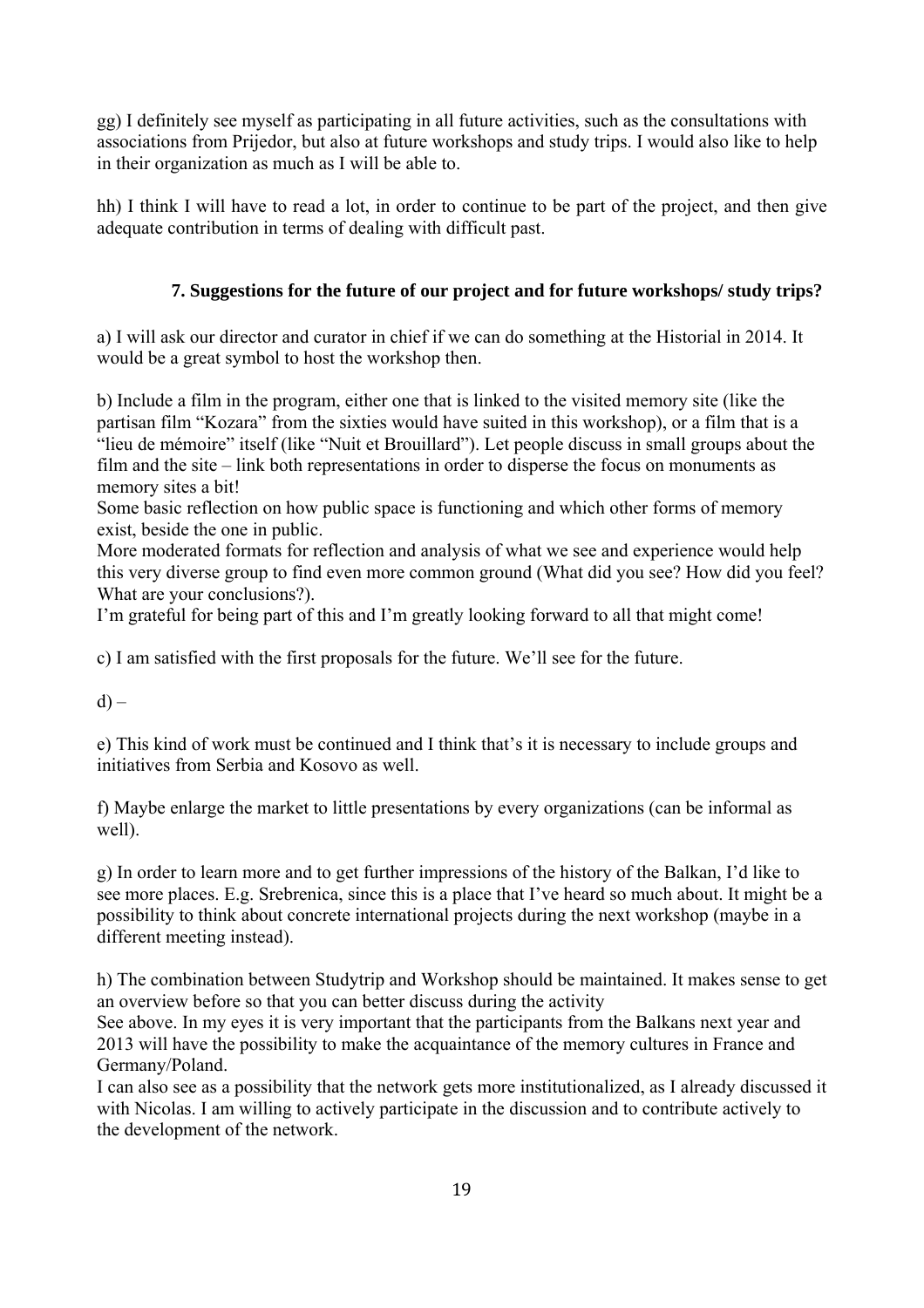i) To have more time for exchange after the visits of the memory sites.

j) The idea to go next year to France is important, because after two years in the Balkans, it will illustrate the transeuropean character of the initiative, and it it will give especially the participants from the Balkans the opportunity to discover other impressive memory sites. Important to think what can be done between the annual meetings; now that the foundation of these annual meeting seems solid, it will probably be necessary to give during next years workshop more space to think about this and work on other activities which can be developed.

k) To continue the dynamism of commitment enabling the participant to involve even more in the common project (in a form of written contributions), this will straighten the collaboration between the participants.

l) I know that there is always a lack of financial support but I think it would be very good if next time some students of History would be invited (group of 5, one French, one German and from the Balkans, if possible)

m) Continue to insist on balance between academic and activist approach Ensure more time for group work, and more time for study tour discussions (during this workshop we did not have enough time to analyze and comment visited memorials)

n) Invite more experts in the area of memorialisation to share their experience in founding and managing memorials.

o) Proposals for future of the project: Concretisation of specific ideas and soon implementation thereof through the planned project.

p) Continue with this effort and at this pace but with higher level of participation of conflicting stands

Vukovar: Croatian- Serbian stands Prijedor: Bosnian- Serbian stands Srebrenica: Bosnian- Serbian stands Jasenovac: Croatian- Serbian stands

q) Workshop needs to continue its work in the same direction.

r) Working group for Prijedor and consultations on memorialisation within local community I am coming from.

s) Other:

-how to bring closer that what we talked about during the workshop to general public , especially in Prijedor ?

-there was a lack of media coverage, and I believe it was very important to present activities in Prijedor in printed, and electronic media.

t) Projects: series of consultations leading to creation of joint monument to the victims of Prijedor.

Mobile memorial centre for camps in surroundings of Prijedor.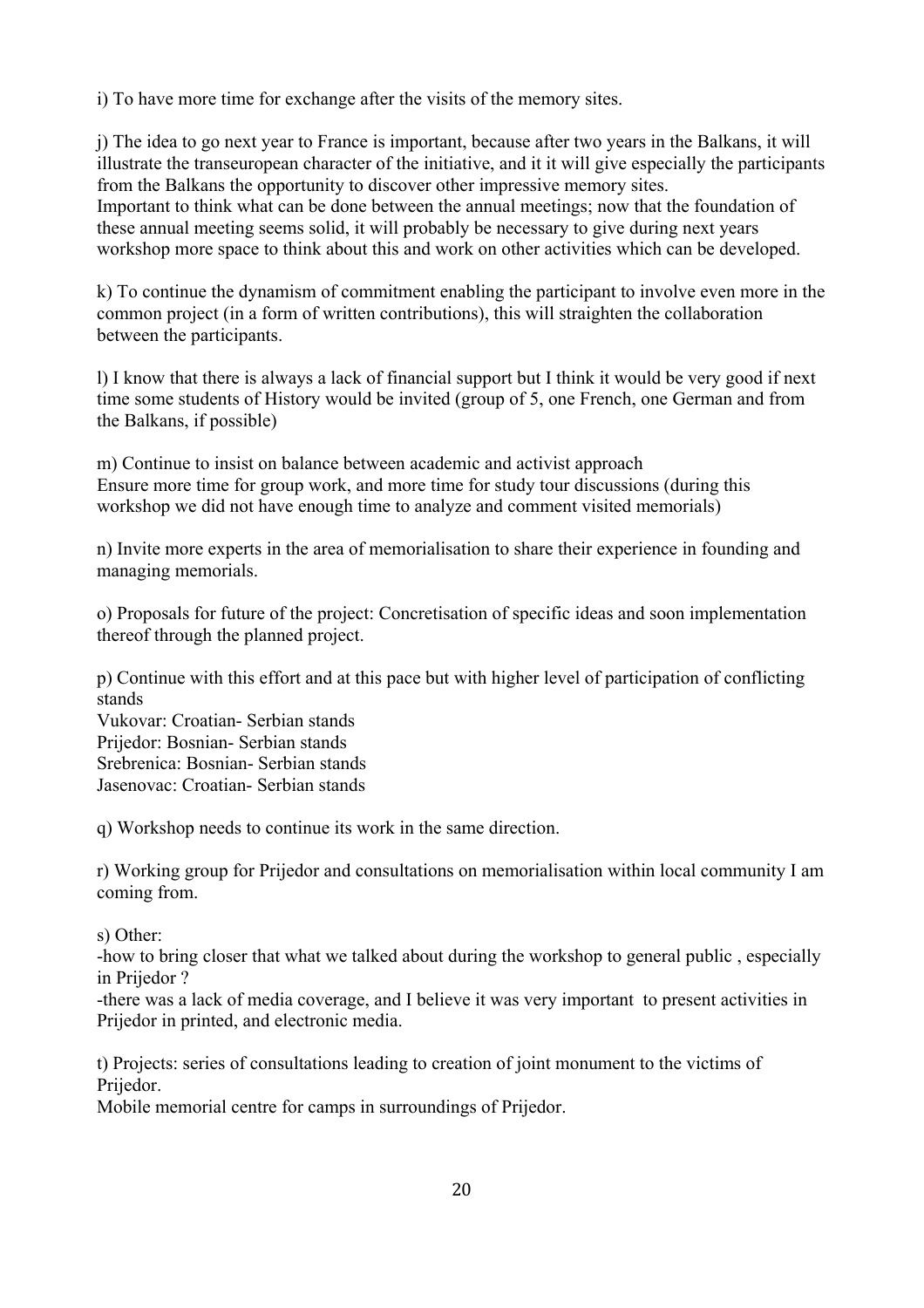Mapping of memorial points throughout BiH, in form of interactive web map (more comprehensive than IDC project) + Iphone applications- virtual guide through memory of city (Prijedor could be a pilot project)

Verbal history of Serbs in Vukovar (as a start, how did they live at the time of RS Krajina) Sub-linking art installations, interventions on existing monuments.

Recording of verbal history (Dzile's story on escaping from Srebrenica)

International conferences/workshops on public testimonies as mode to change/understanding of official history, comparison: Ex Yu, Latin America, and Eastern Africa in Ljubljana 2012 (the initiative I volunteer to lead)

I hope I enlisted all ideas that crossed my mind.

u) The project needs to be continued and this group of participants should be given a chance to see other memorials and memory sites in EU.

v) I think that next workshop needs to be organised either in France or Germany, in order to hear and learn more about processes taking place in other countries. When workshop is organised in BiH, then we discuss less about other countries

w) It's a shame we couldn't take part in discussions of all three groups, as they were related to each other. However, talking about issues and solutions to those issues in Prijedor perhaps it's best to concentrate on work of my group and perhaps expand it into other areas as it becomes necessary.

x) Create a platform for joint cooperation Maintain continued communication and exchange of information Implement side events as results of ad hoc cooperation Prepare next workshop (France?)

 $y$ ) –

z) I would like to see more initiatives for concrete projects of cooperation between certain institutions and organisations, as well as individuals involved in reconciliation process, through different approaches to the topic of complete memorisation; and also linking their experts and activists with political actors and media.

aa) I do not have own proposals, as it is my first time to participate, and you are very experienced, far too experience.

bb) Visit to France and Germany

cc) Sending of new ideas and proposals for projects by participants and selection of the best ones could be good strategy. Establishing a platform is an excellent idea and pretty good start, the working methodology should definitely be proposed as a successful model for some other organizations.

dd) Keep the concept study trip-workshop. Find a moment for evaluation between these two activities.

ee) Perhaps to organize such an similar events more frequently and to make them more visible.